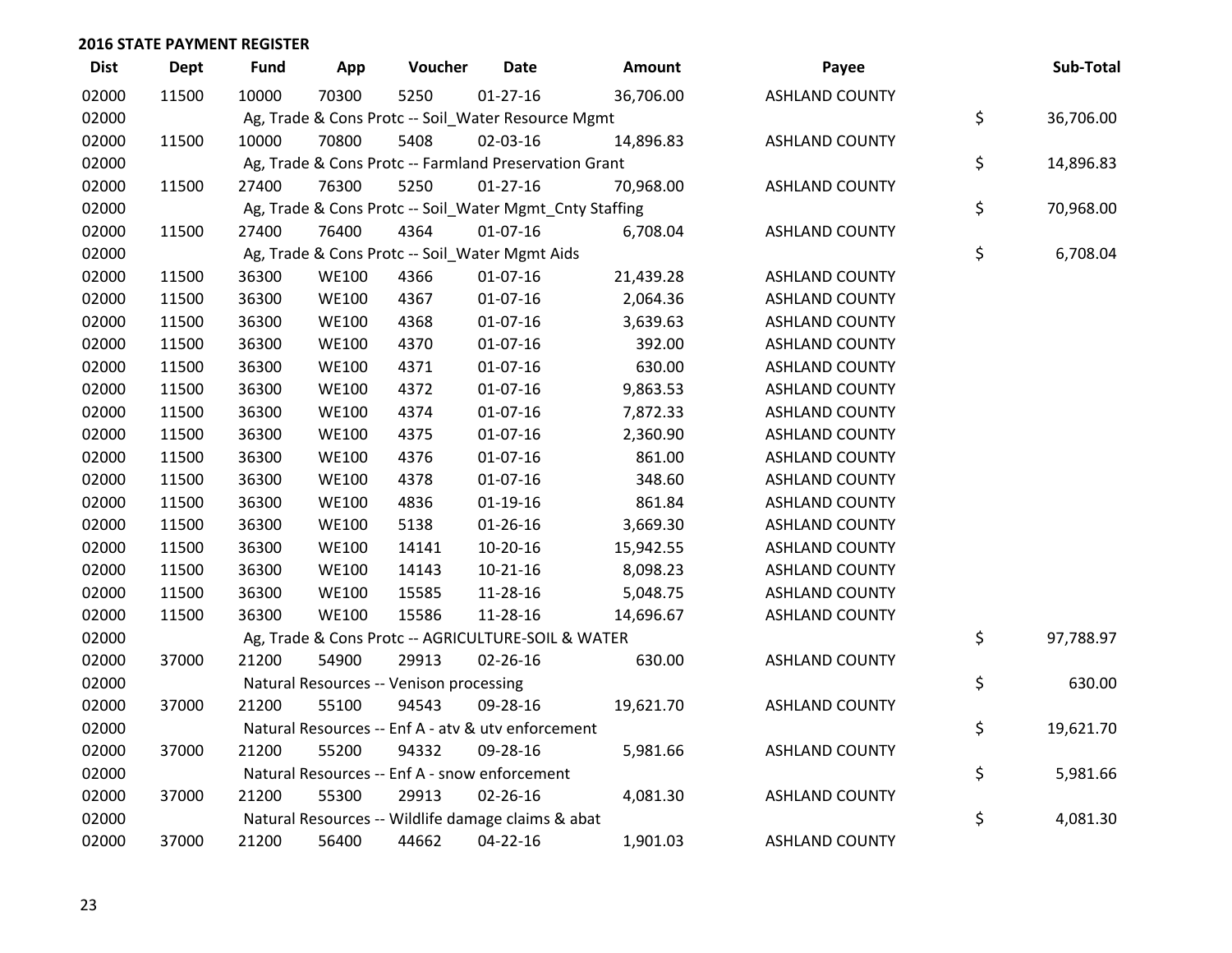| <b>Dist</b> | <b>Dept</b> | Fund  | App   | Voucher                                             | <b>Date</b>    | <b>Amount</b> | Payee                    | Sub-Total        |
|-------------|-------------|-------|-------|-----------------------------------------------------|----------------|---------------|--------------------------|------------------|
| 02000       |             |       |       | Natural Resources -- RA- fish, wl & forestry        |                |               |                          | \$<br>1,901.03   |
| 02000       | 37000       | 21200 | 56600 | 91175                                               | 09-15-16       | 40,058.96     | <b>ASHLAND COUNTY</b>    |                  |
| 02000       |             |       |       | Natural Resources -- ResAids - forest croplnd & mfl |                |               |                          | \$<br>40,058.96  |
| 02000       | 37000       | 21200 | 56700 | 30164                                               | $03 - 10 - 16$ | 20,161.67     | <b>ASHLAND COUNTY</b>    |                  |
| 02000       |             |       |       | Natural Resources -- ResAids - county forest loans  |                |               |                          | \$<br>20,161.67  |
| 02000       | 37000       | 21200 | 57200 | 37186                                               | 04-08-16       | 38,787.84     | <b>ASHLAND COUNTY</b>    |                  |
| 02000       |             |       |       | Natural Resources -- ResAids - cnty forst & admin   |                |               |                          | \$<br>38,787.84  |
| 02000       | 37000       | 21200 | 57400 | 70093                                               | 06-28-16       | 8,350.00      | <b>ASHLAND COUNTY</b>    |                  |
| 02000       |             |       |       | Natural Resources -- RA- cnty snow trail & area aid |                |               |                          | \$<br>8,350.00   |
| 02000       | 37000       | 21200 | 57500 | 82966                                               | 08-11-16       | 25,675.00     | <b>ASHLAND COUNTY</b>    |                  |
| 02000       | 37000       | 21200 | 57500 | 92348                                               | 09-22-16       | 30,948.74     | <b>ASHLAND COUNTY</b>    |                  |
| 02000       | 37000       | 21200 | 57500 | 102852                                              | 10-28-16       | 25,675.00     | <b>ASHLAND COUNTY</b>    |                  |
| 02000       |             |       |       | Natural Resources -- RA- snowmobile trail areas     |                |               |                          | \$<br>82,298.74  |
| 02000       | 37000       | 21200 | 57600 | 80814                                               | 08-08-16       | 3,845.00      | <b>ASHLAND COUNTY</b>    |                  |
| 02000       | 37000       | 21200 | 57600 | 102855                                              | $10-28-16$     | 3,845.00      | <b>ASHLAND COUNTY</b>    |                  |
| 02000       |             |       |       | Natural Resources -- RA- atv prj aids, gas tax pymt |                |               |                          | \$<br>7,690.00   |
| 02000       | 37000       | 21200 | 58400 | 47819                                               | 05-02-16       | 3,901.66      | <b>ASHLAND COUNTY</b>    |                  |
| 02000       | 37000       | 21200 | 58400 | 90482                                               | 09-15-16       | 50,608.15     | <b>ASHLAND COUNTY</b>    |                  |
| 02000       |             |       |       | Natural Resources -- ResAids - pymt in lieu tax fed |                |               |                          | \$<br>54,509.81  |
| 02000       | 37000       | 21200 | 58900 | 102055                                              | $11 - 18 - 16$ | 1,676.38      | <b>ASHLAND COUNTY</b>    |                  |
| 02000       |             |       |       | Natural Resources -- Resource aids - distribution o |                |               |                          | \$<br>1,676.38   |
| 02000       | 37000       | 21200 | 67800 | 28039                                               | 02-09-16       | 21,588.91     | <b>ASHLAND COUNTY</b>    |                  |
| 02000       |             |       |       | Natural Resources -- EA - invasive aqu & lake mon   |                |               |                          | \$<br>21,588.91  |
| 02000       | 39500       | 21100 | 18500 | 26482                                               | 09-22-16       | 332.36        | <b>ASHLAND COUNTY</b>    |                  |
| 02000       | 39500       | 21100 | 18500 | 35827                                               | $10-12-16$     | 1,099.16      | <b>ASHLAND COUNTY</b>    |                  |
| 02000       |             |       |       | Transportation -- Hwy Sfty Loc Aid Ffd              |                |               |                          | \$<br>1,431.52   |
| 02000       | 39500       | 21100 | 19000 | 111                                                 | 07-05-16       | 208,619.26    | <b>ASHLAND COUNTY</b>    |                  |
| 02000       | 39500       | 21100 | 19000 | 29065                                               | 10-03-16       | 104,309.63    | <b>ASHLAND COUNTY</b>    |                  |
| 02000       |             |       |       | Transportation -- Trans Aids To Co.-Sf              |                |               |                          | \$<br>312,928.89 |
| 02000       | 39500       | 21100 | 16800 | 88002                                               | 05-06-16       | 68,844.00     | <b>COUNTY OF ASHLAND</b> |                  |
| 02000       |             |       |       | Transportation -- Eldly&Disa Co/Aid Sf              |                |               |                          | \$<br>68,844.00  |
| 02000       | 39500       | 21100 | 17000 | 75876                                               | 03-09-16       | 1,399.53      | TREAS ASHLAND CO         |                  |
| 02000       |             |       |       | Transportation -- County Forest Aids                |                |               |                          | \$<br>1,399.53   |
| 02000       | 39500       | 21100 | 18500 | 71691                                               | $01 - 22 - 16$ | 415.40        | TREAS ASHLAND CO         |                  |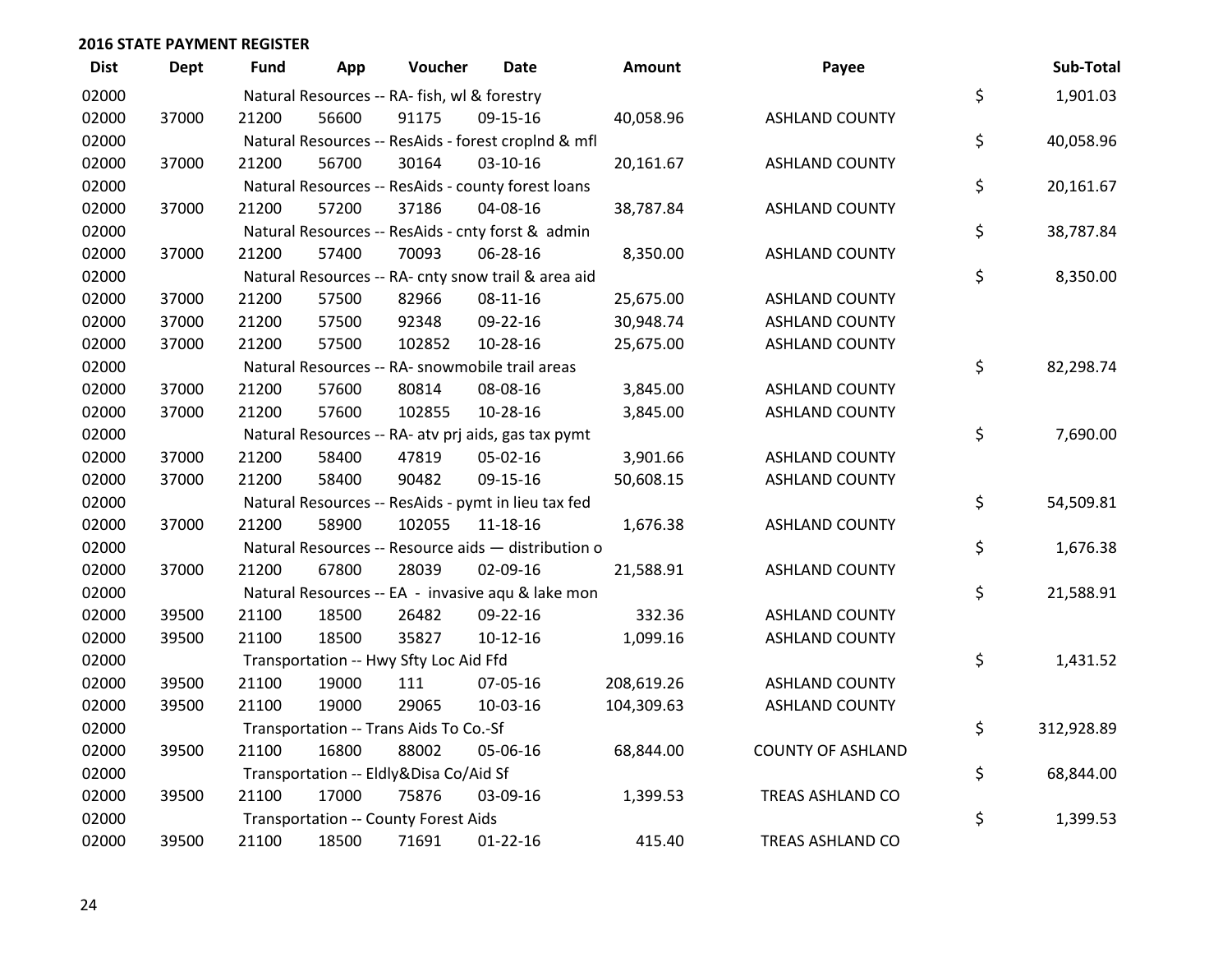| <b>Dist</b> | Dept  | <b>Fund</b> | App   | Voucher                                | <b>Date</b>                                   | <b>Amount</b> | Payee                    | Sub-Total          |
|-------------|-------|-------------|-------|----------------------------------------|-----------------------------------------------|---------------|--------------------------|--------------------|
| 02000       | 39500 | 21100       | 18500 | 73037                                  | 02-08-16                                      | 1,449.96      | <b>TREAS ASHLAND CO</b>  |                    |
| 02000       | 39500 | 21100       | 18500 | 75924                                  | 03-09-16                                      | 773.28        | TREAS ASHLAND CO         |                    |
| 02000       | 39500 | 21100       | 18500 | 78674                                  | 04-08-16                                      | 703.68        | TREAS ASHLAND CO         |                    |
| 02000       | 39500 | 21100       | 18500 | 82786                                  | 05-24-16                                      | 1,097.72      | TREAS ASHLAND CO         |                    |
| 02000       | 39500 | 21100       | 18500 | 84247                                  | 06-13-16                                      | 703.64        | TREAS ASHLAND CO         |                    |
| 02000       | 39500 | 21100       | 18500 | 86797                                  | 07-08-16                                      | 371.28        | TREAS ASHLAND CO         |                    |
| 02000       |       |             |       | Transportation -- Hwy Sfty Loc Aid Ffd |                                               |               |                          | \$<br>5,514.96     |
| 02000       | 39500 | 21100       | 19000 | 74002                                  | $01 - 04 - 16$                                | 104,309.63    | <b>COUNTY OF ASHLAND</b> |                    |
| 02000       |       |             |       | Transportation -- Trans Aids To Co.-Sf |                                               |               |                          | \$<br>104,309.63   |
| 02000       | 41000 | 10000       | 11600 | 92286                                  | 11-29-16                                      | 17,400.00     | <b>ASHLAND COUNTY</b>    |                    |
| 02000       |       |             |       |                                        | Corrections -- Reimbursing counties for proba |               |                          | \$<br>17,400.00    |
| 02000       | 41000 | 10000       | 30200 | 19321                                  | $01 - 13 - 16$                                | 621.00        | <b>ASHLAND COUNTY</b>    |                    |
| 02000       |       |             |       |                                        | Corrections -- Community intervention program |               |                          | \$<br>621.00       |
| 02000       | 41000 | 10000       | 31300 | 18363                                  | 01-06-16                                      | 14,360.00     | <b>ASHLAND COUNTY</b>    |                    |
| 02000       | 41000 | 10000       | 31300 | 21589                                  | $01-20-16$                                    | 12,445.00     | <b>ASHLAND COUNTY</b>    |                    |
| 02000       | 41000 | 10000       | 31300 | 28328                                  | $02 - 12 - 16$                                | 9,939.00      | <b>ASHLAND COUNTY</b>    |                    |
| 02000       | 41000 | 10000       | 31300 | 30344                                  | 02-22-16                                      | 6.00          | <b>ASHLAND COUNTY</b>    |                    |
| 02000       | 41000 | 10000       | 31300 | 34374                                  | 03-09-16                                      | 30,403.00     | <b>ASHLAND COUNTY</b>    |                    |
| 02000       |       |             |       |                                        | Corrections -- Community youth and family aid |               |                          | \$<br>67,153.00    |
| 02000       | 43500 | 10000       | 00000 | 90613                                  | $01-02-16$                                    | 38,441.00     | <b>ASHLAND CO</b>        |                    |
| 02000       | 43500 | 10000       | 00000 | 90614                                  | $01 - 04 - 16$                                | 74,288.00     | <b>ASHLAND CO</b>        |                    |
| 02000       | 43500 | 10000       | 00000 | 90616                                  | $02 - 01 - 16$                                | 49,630.00     | <b>ASHLAND CO</b>        |                    |
| 02000       | 43500 | 10000       | 00000 | 90618                                  | 03-01-16                                      | 50,831.00     | <b>ASHLAND CO</b>        |                    |
| 02000       | 43500 | 10000       | 00000 | 90622                                  | $04 - 01 - 16$                                | 29,538.00     | <b>ASHLAND CO</b>        |                    |
| 02000       | 43500 | 10000       | 00000 | 90624                                  | 05-02-16                                      | 108,404.00    | <b>ASHLAND CO</b>        |                    |
| 02000       | 43500 | 10000       | 00000 | 90627                                  | 06-01-16                                      | 40,600.00     | <b>ASHLAND CO</b>        |                    |
| 02000       | 43500 | 10000       | 00000 | 90700                                  | $07 - 01 - 16$                                | 7,181.00      | <b>ASHLAND CO</b>        |                    |
| 02000       | 43500 | 10000       | 00000 | 90701                                  | 08-01-16                                      | 326,972.00    | <b>ASHLAND CO</b>        |                    |
| 02000       | 43500 | 10000       | 00000 | 90702                                  | 09-01-16                                      | 191,471.00    | <b>ASHLAND CO</b>        |                    |
| 02000       | 43500 | 10000       | 00000 | 90704                                  | $10 - 01 - 16$                                | 82,629.00     | <b>ASHLAND CO</b>        |                    |
| 02000       | 43500 | 10000       | 00000 | 90705                                  | 11-01-16                                      | 24,225.00     | <b>ASHLAND CO</b>        |                    |
| 02000       | 43500 | 10000       | 00000 | 90706                                  | 12-01-16                                      | 11,456.00     | <b>ASHLAND CO</b>        |                    |
| 02000       |       |             |       | Health Services -- State/Fed Aids      |                                               |               |                          | \$<br>1,035,666.00 |
| 02000       | 45500 | 10000       | 22100 | 14293                                  | 07-22-16                                      | 1,260.00      | <b>ASHLAND COUNTY</b>    |                    |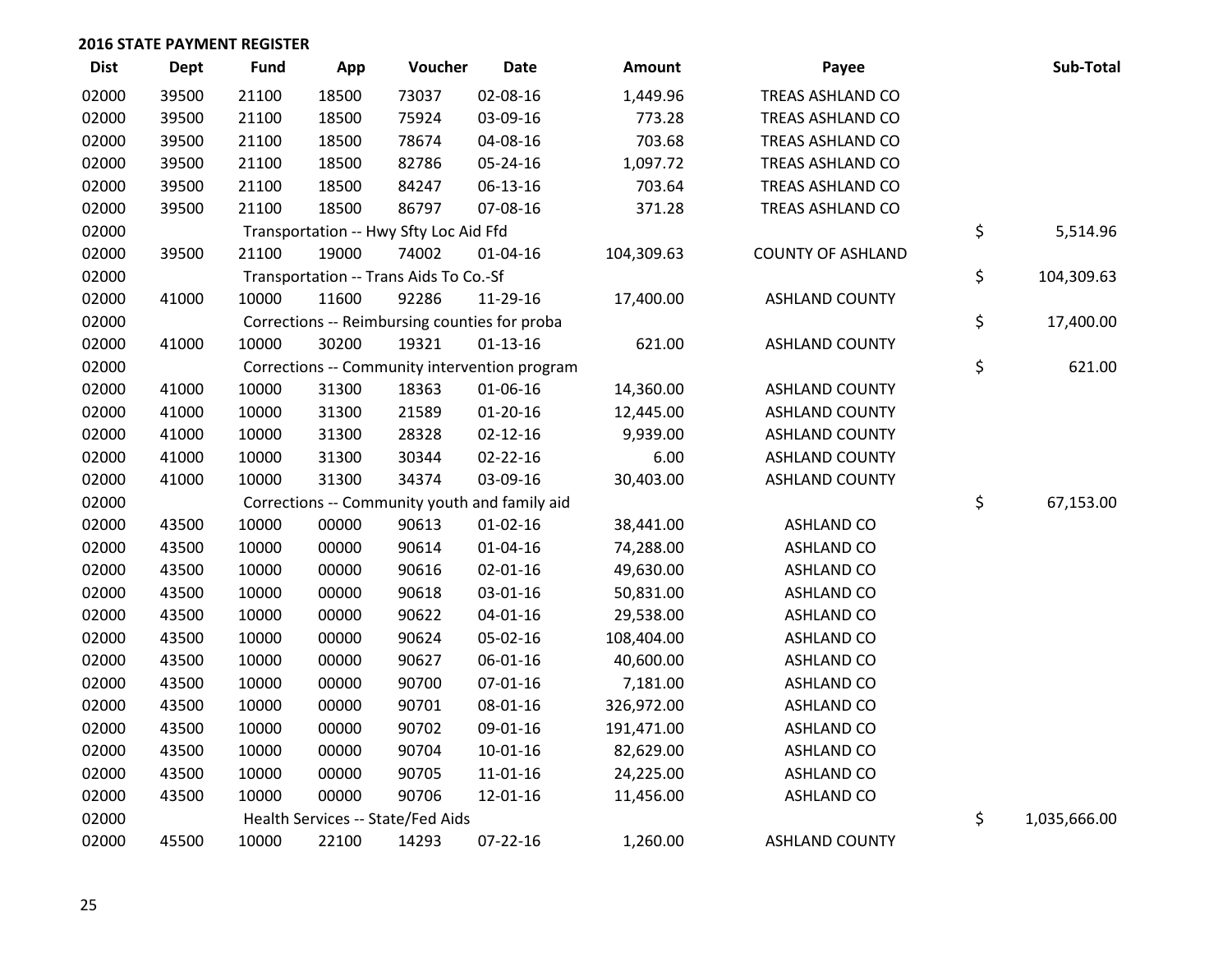| <b>Dist</b> | <b>Dept</b> | Fund  | App   | Voucher                                           | <b>Date</b>                                      | <b>Amount</b> | Payee                 | Sub-Total        |
|-------------|-------------|-------|-------|---------------------------------------------------|--------------------------------------------------|---------------|-----------------------|------------------|
| 02000       |             |       |       | Justice -- Crime laboratories, DNA                |                                                  |               |                       | \$<br>1,260.00   |
| 02000       | 45500       | 10000 | 23100 | 21118                                             | 12-21-16                                         | 5,120.00      | <b>ASHLAND COUNTY</b> |                  |
| 02000       |             |       |       | Justice -- Law enforcement train, local           |                                                  |               |                       | \$<br>5,120.00   |
| 02000       | 45500       | 10000 | 26300 | 5054                                              | $01 - 15 - 16$                                   | 49,755.00     | <b>ASHLAND COUNTY</b> |                  |
| 02000       |             |       |       | Justice -- County-tribal programs, local          |                                                  |               |                       | \$<br>49,755.00  |
| 02000       | 45500       | 10000 | 27900 | 6492                                              | $02 - 17 - 16$                                   | 31,211.58     | <b>ASHLAND COUNTY</b> |                  |
| 02000       | 45500       | 10000 | 27900 | 10476                                             | 05-31-16                                         | 34,506.47     | <b>ASHLAND COUNTY</b> |                  |
| 02000       | 45500       | 10000 | 27900 | 19676                                             | 11-30-16                                         | 75,896.08     | <b>ASHLAND COUNTY</b> |                  |
| 02000       |             |       |       | Justice -- Alt prosecut Justice Info Fees         |                                                  |               |                       | \$<br>141,614.13 |
| 02000       | 45500       | 10000 | 53200 | 14407                                             | $07 - 22 - 16$                                   | 16,152.23     | <b>ASHLAND COUNTY</b> |                  |
| 02000       |             |       |       | Justice -- Crime victim witness assist            |                                                  |               |                       | \$<br>16,152.23  |
| 02000       | 45500       | 10000 | 53900 | 7577                                              | 03-14-16                                         | 17,066.21     | <b>ASHLAND COUNTY</b> |                  |
| 02000       |             |       |       | Justice -- County reimb victim-witness            |                                                  |               |                       | \$<br>17,066.21  |
| 02000       | 46500       | 10000 | 30800 | 17517                                             | 11-07-16                                         | 7,924.31      | <b>ASHLAND COUNTY</b> |                  |
| 02000       |             |       |       |                                                   | Military Affairs -- Emergency response equipment |               |                       | \$<br>7,924.31   |
| 02000       | 46500       | 10000 | 33700 | 12905                                             | $07 - 20 - 16$                                   | 2,878.00      | <b>ASHLAND COUNTY</b> |                  |
| 02000       | 46500       | 10000 | 33700 | 18584                                             | 12-06-16                                         | 2,878.00      | <b>ASHLAND COUNTY</b> |                  |
| 02000       |             |       |       | Military Affairs -- Local emer planning grants    |                                                  |               |                       | \$<br>5,756.00   |
| 02000       | 46500       | 10000 | 34200 | 5016                                              | $01-27-16$                                       | 18,382.62     | <b>ASHLAND COUNTY</b> |                  |
| 02000       | 46500       | 10000 | 34200 | 5566                                              | 02-04-16                                         | 2,816.50      | <b>ASHLAND COUNTY</b> |                  |
| 02000       | 46500       | 10000 | 34200 | 13844                                             | 08-16-16                                         | 17,212.18     | <b>ASHLAND COUNTY</b> |                  |
| 02000       | 46500       | 10000 | 34200 | 18653                                             | 12-06-16                                         | 17,212.18     | <b>ASHLAND COUNTY</b> |                  |
| 02000       |             |       |       | Military Affairs -- Federal aid, local assistance |                                                  |               |                       | \$<br>55,623.48  |
| 02000       | 48500       | 15200 | 12700 | 7759                                              | 03-04-16                                         | 319.16        | <b>ASHLAND COUNTY</b> |                  |
| 02000       | 48500       | 15200 | 12700 | 13946                                             | 06-30-16                                         | 530.84        | <b>ASHLAND COUNTY</b> |                  |
| 02000       |             |       |       | Veterans Affairs -- Grants to counties            |                                                  |               |                       | \$<br>850.00     |
| 02000       | 48500       | 58200 | 26700 | 7759                                              | 03-04-16                                         | 1,436.24      | <b>ASHLAND COUNTY</b> |                  |
| 02000       | 48500       | 58200 | 26700 | 13946                                             | 06-30-16                                         | 2,388.77      | <b>ASHLAND COUNTY</b> |                  |
| 02000       | 48500       | 58300 | 37000 | 7759                                              | 03-04-16                                         | 1,436.23      | <b>ASHLAND COUNTY</b> |                  |
| 02000       | 48500       | 58300 | 37000 | 13946                                             | 06-30-16                                         | 2,388.76      | <b>ASHLAND COUNTY</b> |                  |
| 02000       |             |       |       | Veterans Affairs -- County grants                 |                                                  |               |                       | \$<br>7,650.00   |
| 02000       | 50500       | 10000 | 14200 | 8353                                              | $02 - 01 - 16$                                   | 5,116.13      | <b>ASHLAND COUNTY</b> |                  |
| 02000       | 50500       | 10000 | 14200 | 16333                                             | $04 - 21 - 16$                                   | 3,225.83      | <b>ASHLAND COUNTY</b> |                  |
| 02000       | 50500       | 10000 | 14200 | 26800                                             | 08-25-16                                         | 2,229.98      | <b>ASHLAND COUNTY</b> |                  |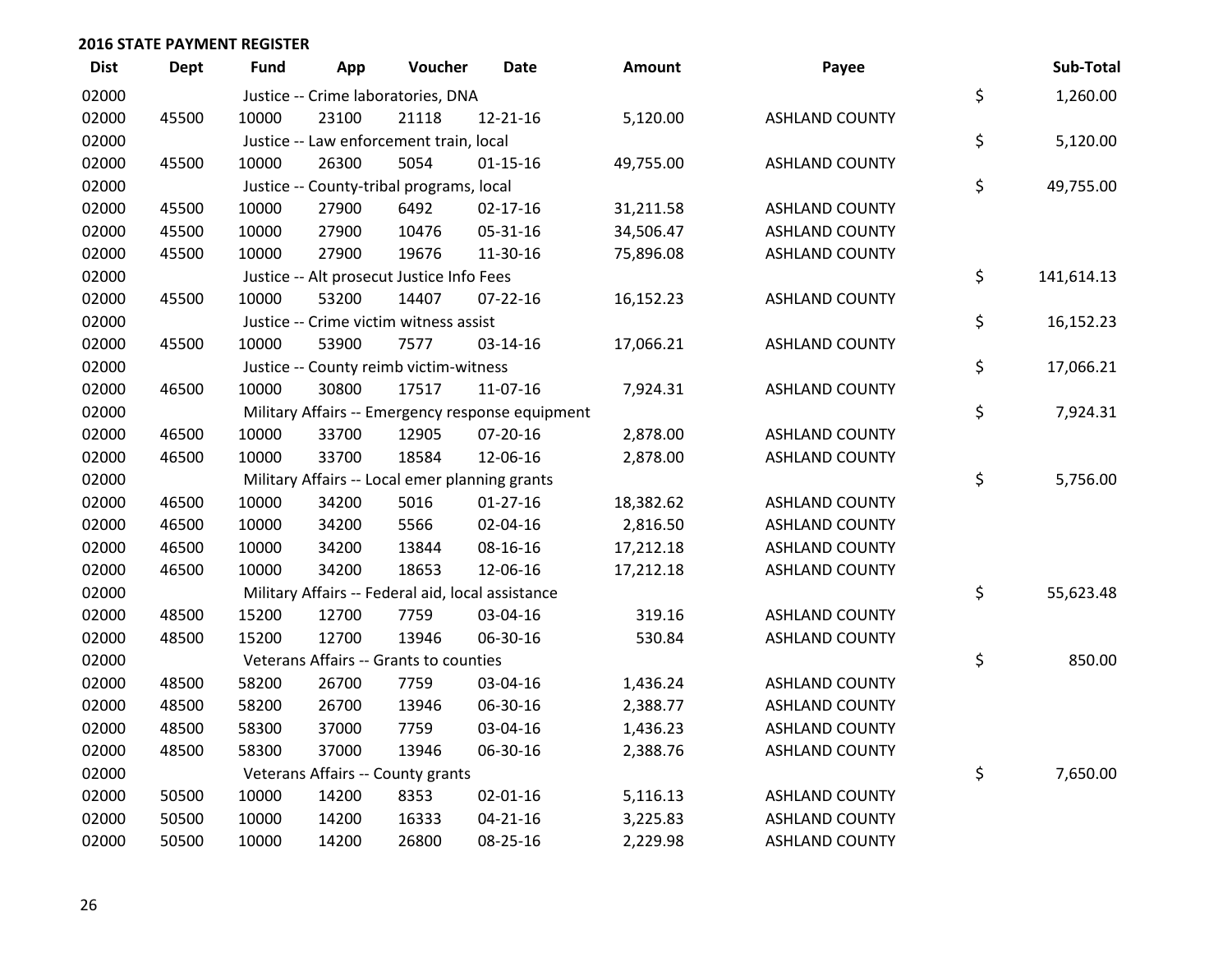| <b>Dist</b> | <b>Dept</b> | <b>Fund</b> | App                           | Voucher                                         | Date                                           | Amount     | Payee                 | Sub-Total        |
|-------------|-------------|-------------|-------------------------------|-------------------------------------------------|------------------------------------------------|------------|-----------------------|------------------|
| 02000       |             |             | Administration -- Federal aid |                                                 |                                                |            |                       | \$<br>10,571.94  |
| 02000       | 50500       | 10000       | 15500                         | 9585                                            | $01-29-16$                                     | 1,692.00   | <b>ASHLAND COUNTY</b> |                  |
| 02000       | 50500       | 10000       | 15500                         | 12795                                           | 03-02-16                                       | 1,074.00   | <b>ASHLAND COUNTY</b> |                  |
| 02000       | 50500       | 10000       | 15500                         | 16301                                           | $04 - 15 - 16$                                 | 1,511.00   | <b>ASHLAND COUNTY</b> |                  |
| 02000       | 50500       | 10000       | 15500                         | 17664                                           | 04-29-16                                       | 2,488.00   | <b>ASHLAND COUNTY</b> |                  |
| 02000       | 50500       | 10000       | 15500                         | 20750                                           | 06-01-16                                       | 2,663.00   | <b>ASHLAND COUNTY</b> |                  |
| 02000       | 50500       | 10000       | 15500                         | 23217                                           | 06-30-16                                       | 4,056.00   | <b>ASHLAND COUNTY</b> |                  |
| 02000       | 50500       | 10000       | 15500                         | 26076                                           | 08-01-16                                       | 3,699.00   | <b>ASHLAND COUNTY</b> |                  |
| 02000       | 50500       | 10000       | 15500                         | 28796                                           | 09-01-16                                       | 2,661.00   | <b>ASHLAND COUNTY</b> |                  |
| 02000       | 50500       | 10000       | 15500                         | 31033                                           | 09-29-16                                       | 2,515.00   | <b>ASHLAND COUNTY</b> |                  |
| 02000       | 50500       | 10000       | 15500                         | 35187                                           | 11-16-16                                       | 271.00     | <b>ASHLAND COUNTY</b> |                  |
| 02000       | 50500       | 10000       | 15500                         | 36205                                           | 11-30-16                                       | 2,343.00   | <b>ASHLAND COUNTY</b> |                  |
| 02000       |             |             |                               | Administration -- Federal aid, local assistance |                                                |            |                       | \$<br>24,973.00  |
| 02000       | 50500       | 23500       | 37100                         | 9585                                            | $01-29-16$                                     | 2,972.00   | <b>ASHLAND COUNTY</b> |                  |
| 02000       | 50500       | 23500       | 37100                         | 12795                                           | 03-02-16                                       | 2,756.00   | <b>ASHLAND COUNTY</b> |                  |
| 02000       | 50500       | 23500       | 37100                         | 16301                                           | 04-15-16                                       | 2,417.00   | <b>ASHLAND COUNTY</b> |                  |
| 02000       | 50500       | 23500       | 37100                         | 17664                                           | 04-29-16                                       | 1,640.00   | <b>ASHLAND COUNTY</b> |                  |
| 02000       | 50500       | 23500       | 37100                         | 20750                                           | 06-01-16                                       | 1,359.00   | <b>ASHLAND COUNTY</b> |                  |
| 02000       | 50500       | 23500       | 37100                         | 23217                                           | 06-30-16                                       | 46.00      | <b>ASHLAND COUNTY</b> |                  |
| 02000       | 50500       | 23500       | 37100                         | 26076                                           | 08-01-16                                       | 35.00      | <b>ASHLAND COUNTY</b> |                  |
| 02000       | 50500       | 23500       | 37100                         | 28796                                           | 09-01-16                                       | 229.00     | <b>ASHLAND COUNTY</b> |                  |
| 02000       | 50500       | 23500       | 37100                         | 31033                                           | 09-29-16                                       | 2,524.00   | <b>ASHLAND COUNTY</b> |                  |
| 02000       | 50500       | 23500       | 37100                         | 35187                                           | 11-16-16                                       | 7,053.00   | <b>ASHLAND COUNTY</b> |                  |
| 02000       | 50500       | 23500       | 37100                         | 36205                                           | 11-30-16                                       | 3,836.00   | <b>ASHLAND COUNTY</b> |                  |
| 02000       |             |             |                               |                                                 | Administration -- Low-income assistance grants |            |                       | \$<br>24,867.00  |
| 02000       | 50500       | 26900       | 16600                         | 13195                                           | 03-23-16                                       | 1,000.00   | <b>ASHLAND COUNTY</b> |                  |
| 02000       | 50500       | 26900       | 16600                         | 13410                                           | 03-24-16                                       | 77,120.00  | <b>ASHLAND COUNTY</b> |                  |
| 02000       | 50500       | 26900       | 16600                         | 23478                                           | $07 - 25 - 16$                                 | 25,000.00  | <b>ASHLAND COUNTY</b> |                  |
| 02000       |             |             | Administration -- Land        |                                                 |                                                |            |                       | \$<br>103,120.00 |
| 02000       | 83500       | 10000       | 10500                         | 5319                                            | $07 - 25 - 16$                                 | 150,937.14 | <b>ASHLAND COUNTY</b> |                  |
| 02000       | 83500       | 10000       | 10500                         | 12835                                           | $11 - 21 - 16$                                 | 702,431.86 | <b>ASHLAND COUNTY</b> |                  |
| 02000       |             |             |                               | Revenue -- County and Municipal Aid             |                                                |            |                       | \$<br>853,369.00 |
| 02000       | 83500       | 10000       | 10900                         | 7194                                            | $07 - 25 - 16$                                 | 13,596.00  | <b>ASHLAND COUNTY</b> |                  |
| 02000       |             |             |                               | Revenue -- State Aid, Tax Exempt Proprty        |                                                |            |                       | \$<br>13,596.00  |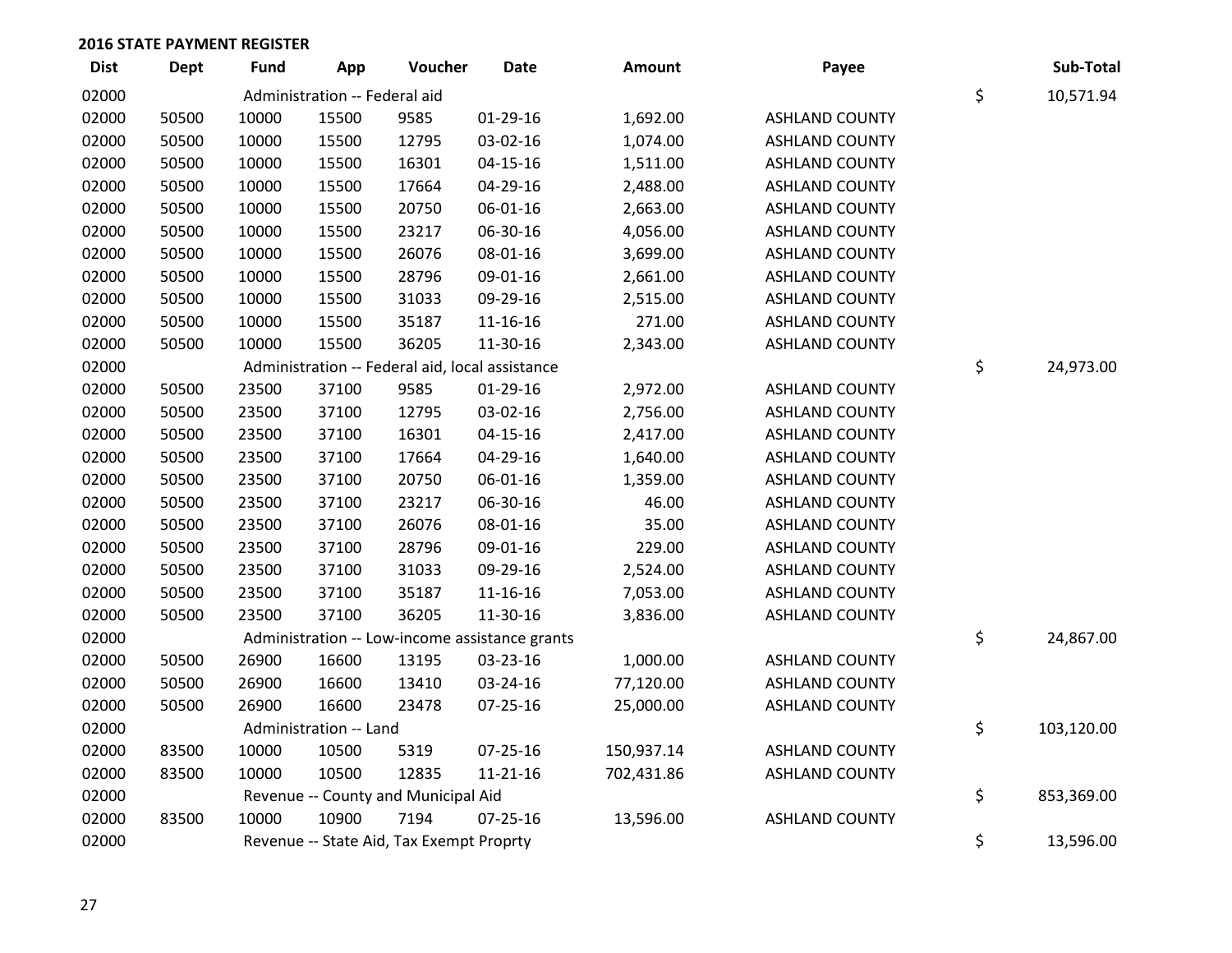| <b>Dist</b> | <b>Dept</b> | <b>Fund</b> | App                                  | Voucher                                             | Date           | Amount       | Payee                 | Sub-Total          |
|-------------|-------------|-------------|--------------------------------------|-----------------------------------------------------|----------------|--------------|-----------------------|--------------------|
| 02000       | 83500       | 10000       | 11000                                | 12835                                               | $11 - 21 - 16$ | 155,642.02   | <b>ASHLAND COUNTY</b> |                    |
| 02000       |             |             |                                      | Revenue -- Public Utility Distribution              |                |              |                       | \$<br>155,642.02   |
| 02000       | 83500       | 10000       | 30200                                | 4993                                                | 07-25-16       | 498,852.53   | <b>ASHLAND COUNTY</b> |                    |
| 02000       | 83500       | 10000       | 30200                                | 5137                                                | $07 - 25 - 16$ | 2,003,039.65 | <b>ASHLAND COUNTY</b> |                    |
| 02000       |             |             |                                      | Revenue -- School Lvy Tx/First Dollar Cr            |                |              |                       | \$<br>2,501,892.18 |
| 02000       | 83500       | 52100       | 36300                                | 3396                                                | 03-29-16       | 373,068.91   | <b>ASHLAND COUNTY</b> |                    |
| 02000       |             |             |                                      | Revenue -- Lottery & Gaming Credit                  |                |              |                       | \$<br>373,068.91   |
| 02000       |             |             | <b>District Total Appropriations</b> |                                                     |                |              |                       | \$<br>6,519,545.78 |
| 02002       | 16500       | 10000       | 22500                                | 3414                                                | 06-27-16       | 1,001.85     | TOWN OF AGENDA        |                    |
| 02002       |             |             |                                      | Safety & Prof Services -- Fire dues distribution    |                |              |                       | \$<br>1,001.85     |
| 02002       | 37000       | 10000       | 50300                                | 28950                                               | $02 - 12 - 16$ | 4,540.54     | TOWN OF AGENDA        |                    |
| 02002       | 37000       | 10000       | 50300                                | 45802                                               | $04 - 21 - 16$ | 60.00        | <b>TOWN OF AGENDA</b> |                    |
| 02002       |             |             |                                      | Natural Resources -- Aids in lieu of taxes - gener  |                |              |                       | \$<br>4,600.54     |
| 02002       | 37000       | 21200       | 16600                                | 62909                                               | 06-20-16       | 1,793.57     | <b>TOWN OF AGENDA</b> |                    |
| 02002       |             |             |                                      | Natural Resources -- Gen program ops-state funds-FR |                |              |                       | \$<br>1,793.57     |
| 02002       | 37000       | 21200       | 57100                                | 62909                                               | 06-20-16       | 6,385.54     | <b>TOWN OF AGENDA</b> |                    |
| 02002       |             |             |                                      | Natural Resources -- ResAids - cnty forst, cl & mfl |                |              |                       | \$<br>6,385.54     |
| 02002       | 37000       | 21200       | 57900                                | 45800                                               | $04 - 21 - 16$ | 4,929.94     | TOWN OF AGENDA        |                    |
| 02002       | 37000       | 21200       | 57900                                | 45801                                               | $04 - 21 - 16$ | 3,767.96     | TOWN OF AGENDA        |                    |
| 02002       |             |             |                                      | Natural Resources -- Aids in lieu of taxes - sum s  |                |              |                       | \$<br>8,697.90     |
| 02002       | 37000       | 27400       | 67000                                | 55735                                               | $05 - 27 - 16$ | 2,106.01     | TOWN OF AGENDA        |                    |
| 02002       |             |             |                                      | Natural Resources -- Fin asst for responsible units |                |              |                       | \$<br>2,106.01     |
| 02002       | 39500       | 21100       | 19100                                | 201                                                 | 07-05-16       | 35,859.57    | <b>TOWN OF AGENDA</b> |                    |
| 02002       | 39500       | 21100       | 19100                                | 29273                                               | 10-03-16       | 35,859.57    | <b>TOWN OF AGENDA</b> |                    |
| 02002       | 39500       | 21100       | 19100                                | 76020                                               | $01 - 04 - 16$ | 35,859.57    | TOWN OF AGENDA        |                    |
| 02002       | 39500       | 21100       | 19100                                | 84020                                               | 04-04-16       | 35,859.57    | TOWN OF AGENDA        |                    |
| 02002       |             |             |                                      | Transportation -- Trns Aids To Mnc.-Sf              |                |              |                       | \$<br>143,438.28   |
| 02002       | 83500       | 10000       | 10500                                | 5303                                                | $07 - 25 - 16$ | 4,344.54     | <b>TOWN OF AGENDA</b> |                    |
| 02002       | 83500       | 10000       | 10500                                | 12819                                               | $11 - 21 - 16$ | 24,254.88    | TOWN OF AGENDA        |                    |
| 02002       |             |             |                                      | Revenue -- County and Municipal Aid                 |                |              |                       | \$<br>28,599.42    |
| 02002       | 83500       | 10000       | 10900                                | 7283                                                | 07-25-16       | 4.00         | TOWN OF AGENDA        |                    |
| 02002       |             |             |                                      | Revenue -- State Aid, Tax Exempt Proprty            |                |              |                       | \$<br>4.00         |
| 02002       | 83500       | 10000       | 11000                                | 12819                                               | $11 - 21 - 16$ | 451.16       | <b>TOWN OF AGENDA</b> |                    |
| 02002       |             |             |                                      | Revenue -- Public Utility Distribution              |                |              |                       | \$<br>451.16       |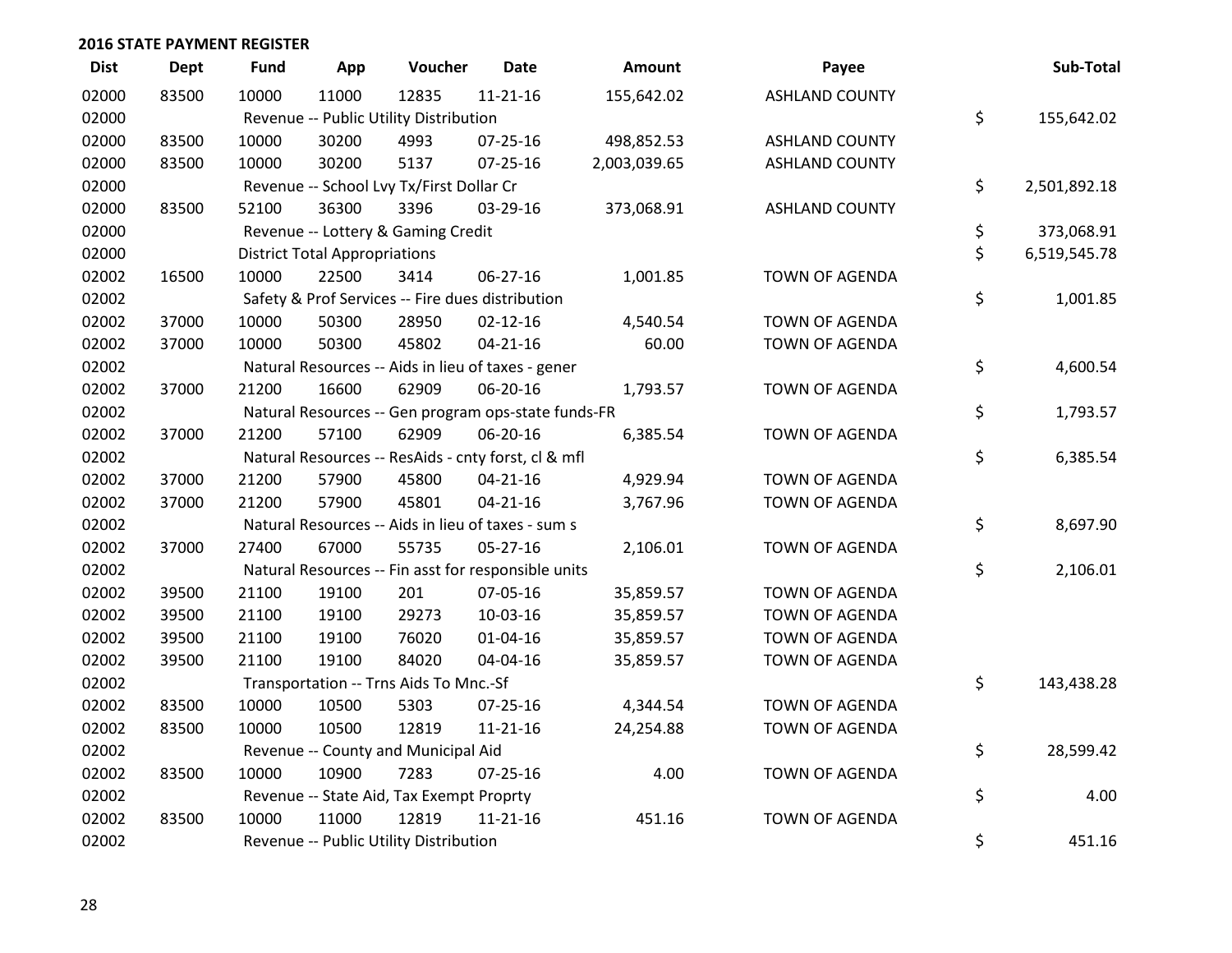| <b>Dist</b> | Dept  | Fund  | App                                  | Voucher                                             | Date           | <b>Amount</b> | Payee                   | Sub-Total        |
|-------------|-------|-------|--------------------------------------|-----------------------------------------------------|----------------|---------------|-------------------------|------------------|
| 02002       |       |       | <b>District Total Appropriations</b> |                                                     |                |               |                         | \$<br>197,078.27 |
| 02004       | 16500 | 10000 | 22500                                | 3415                                                | 06-27-16       | 1,091.26      | TOWN OF ASHLAND         |                  |
| 02004       |       |       |                                      | Safety & Prof Services -- Fire dues distribution    |                |               |                         | \$<br>1,091.26   |
| 02004       | 37000 | 21200 | 16600                                | 62910                                               | 06-20-16       | 581.97        | <b>TOWN OF ASHLAND</b>  |                  |
| 02004       |       |       |                                      | Natural Resources -- Gen program ops-state funds-FR |                |               |                         | \$<br>581.97     |
| 02004       | 37000 | 21200 | 57100                                | 62910                                               | 06-20-16       | 824.89        | TOWN OF ASHLAND         |                  |
| 02004       |       |       |                                      | Natural Resources -- ResAids - cnty forst, cl & mfl |                |               |                         | \$<br>824.89     |
| 02004       | 39500 | 21100 | 19100                                | 202                                                 | 07-05-16       | 29,732.50     | TOWN OF ASHLAND         |                  |
| 02004       | 39500 | 21100 | 19100                                | 29274                                               | 10-03-16       | 29,732.52     | TOWN OF ASHLAND         |                  |
| 02004       | 39500 | 21100 | 19100                                | 76021                                               | $01 - 04 - 16$ | 29,732.50     | TOWN OF ASHLAND         |                  |
| 02004       | 39500 | 21100 | 19100                                | 84021                                               | 04-04-16       | 29,732.50     | TOWN OF ASHLAND         |                  |
| 02004       |       |       |                                      | Transportation -- Trns Aids To Mnc.-Sf              |                |               |                         | \$<br>118,930.02 |
| 02004       | 83500 | 10000 | 10500                                | 5304                                                | $07 - 25 - 16$ | 10,034.41     | TOWN OF ASHLAND         |                  |
| 02004       | 83500 | 10000 | 10500                                | 12820                                               | $11 - 21 - 16$ | 56,162.05     | TOWN OF ASHLAND         |                  |
| 02004       |       |       |                                      | Revenue -- County and Municipal Aid                 |                |               |                         | \$<br>66,196.46  |
| 02004       | 83500 | 10000 | 10900                                | 7284                                                | $07 - 25 - 16$ | 2.00          | TOWN OF ASHLAND         |                  |
| 02004       |       |       |                                      | Revenue -- State Aid, Tax Exempt Proprty            |                |               |                         | \$<br>2.00       |
| 02004       | 83500 | 10000 | 11000                                | 12820                                               | $11 - 21 - 16$ | 822.26        | TOWN OF ASHLAND         |                  |
| 02004       |       |       |                                      | Revenue -- Public Utility Distribution              |                |               |                         | \$<br>822.26     |
| 02004       |       |       | <b>District Total Appropriations</b> |                                                     |                |               |                         | \$<br>188,448.86 |
| 02006       | 16500 | 10000 | 22500                                | 3416                                                | 06-27-16       | 1,138.15      | TOWN OF CHIPPEWA        |                  |
| 02006       |       |       |                                      | Safety & Prof Services -- Fire dues distribution    |                |               |                         | \$<br>1,138.15   |
| 02006       | 37000 | 10000 | 50300                                | 45488                                               | $04 - 21 - 16$ | 29.26         | TOWN OF CHIPPEWA        |                  |
| 02006       |       |       |                                      | Natural Resources -- Aids in lieu of taxes - gener  |                |               |                         | \$<br>29.26      |
| 02006       | 37000 | 21200 | 16600                                | 62911                                               | 06-20-16       | 1,837.68      | TOWN OF CHIPPEWA        |                  |
| 02006       |       |       |                                      | Natural Resources -- Gen program ops-state funds-FR |                |               |                         | \$<br>1,837.68   |
| 02006       | 37000 | 21200 | 57100                                | 62911                                               | 06-20-16       | 2,461.64      | TOWN OF CHIPPEWA        |                  |
| 02006       |       |       |                                      | Natural Resources -- ResAids - cnty forst, cl & mfl |                |               |                         | \$<br>2,461.64   |
| 02006       | 37000 | 21200 | 58400                                | 48030                                               | 04-29-16       | 7,937.79      | TOWN OF CHIPPEWA        |                  |
| 02006       | 37000 | 21200 | 58400                                | 90519                                               | 09-14-16       | 102,929.40    | TOWN OF CHIPPEWA        |                  |
| 02006       |       |       |                                      | Natural Resources -- ResAids - pymt in lieu tax fed |                |               |                         | \$<br>110,867.19 |
| 02006       | 37000 | 21200 | 58900                                | 102056                                              | 11-18-16       | 895.33        | <b>TOWN OF CHIPPEWA</b> |                  |
| 02006       |       |       |                                      | Natural Resources -- Resource aids - distribution o |                |               |                         | \$<br>895.33     |
| 02006       | 37000 | 27400 | 67000                                | 55879                                               | 05-27-16       | 2,057.29      | <b>TOWN OF CHIPPEWA</b> |                  |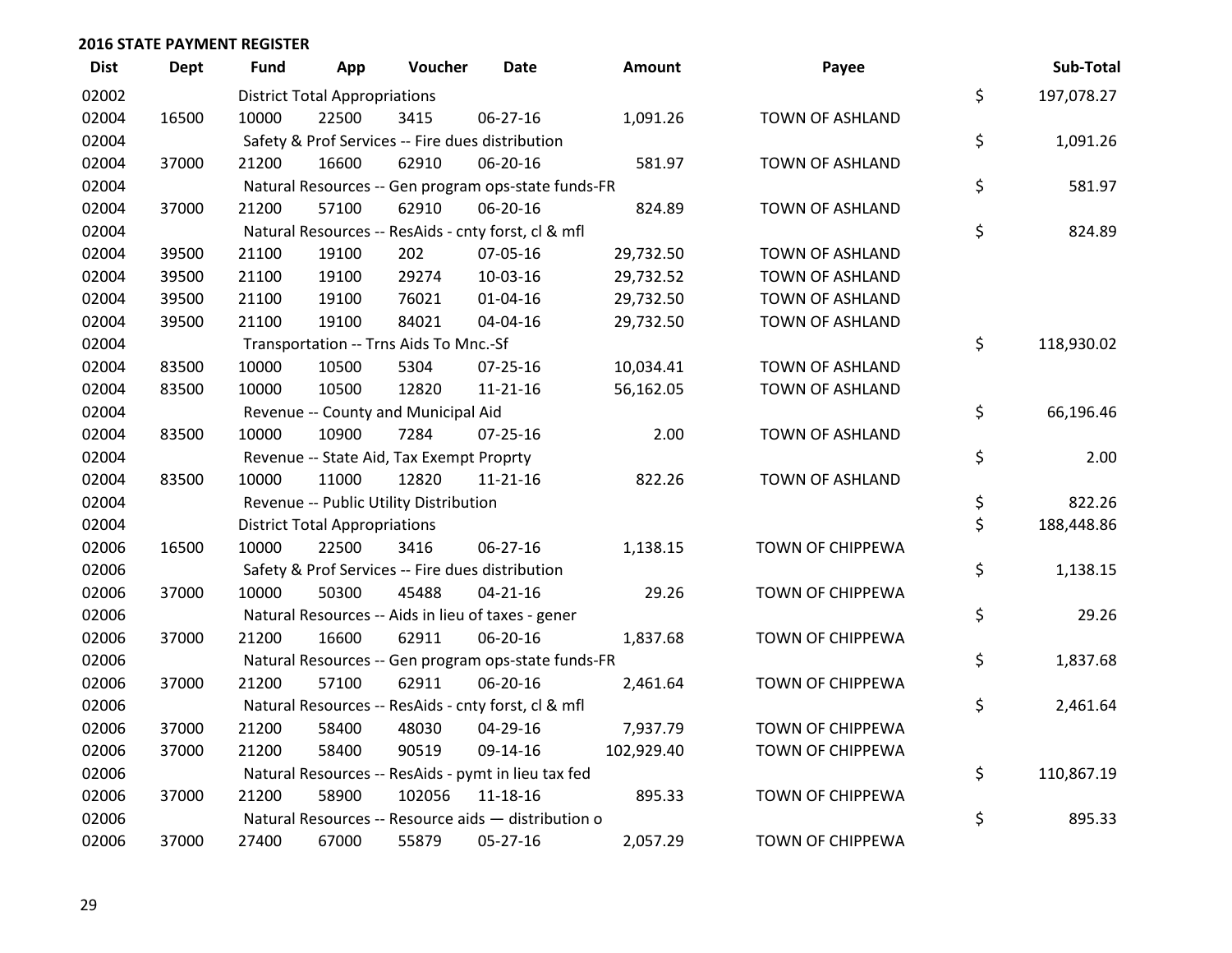| <b>Dist</b> | Dept  | <b>Fund</b> | App                                  | Voucher                                  | <b>Date</b>                                         | Amount    | Payee                  | Sub-Total        |
|-------------|-------|-------------|--------------------------------------|------------------------------------------|-----------------------------------------------------|-----------|------------------------|------------------|
| 02006       |       |             |                                      |                                          | Natural Resources -- Fin asst for responsible units |           |                        | \$<br>2,057.29   |
| 02006       | 39500 | 21100       | 19100                                | 203                                      | 07-05-16                                            | 52,622.29 | TOWN OF CHIPPEWA       |                  |
| 02006       | 39500 | 21100       | 19100                                | 29275                                    | 10-03-16                                            | 52,622.31 | TOWN OF CHIPPEWA       |                  |
| 02006       | 39500 | 21100       | 19100                                | 76022                                    | $01 - 04 - 16$                                      | 52,622.29 | TOWN OF CHIPPEWA       |                  |
| 02006       | 39500 | 21100       | 19100                                | 84022                                    | 04-04-16                                            | 52,622.29 | TOWN OF CHIPPEWA       |                  |
| 02006       |       |             |                                      | Transportation -- Trns Aids To Mnc.-Sf   |                                                     |           |                        | \$<br>210,489.18 |
| 02006       | 83500 | 10000       | 10500                                | 5305                                     | $07 - 25 - 16$                                      | 2,152.45  | TOWN OF CHIPPEWA       |                  |
| 02006       | 83500 | 10000       | 10500                                | 12821                                    | $11 - 21 - 16$                                      | 12,197.24 | TOWN OF CHIPPEWA       |                  |
| 02006       |       |             |                                      | Revenue -- County and Municipal Aid      |                                                     |           |                        | \$<br>14,349.69  |
| 02006       | 83500 | 10000       | 10900                                | 7285                                     | $07 - 25 - 16$                                      | 2.00      | TOWN OF CHIPPEWA       |                  |
| 02006       |       |             |                                      | Revenue -- State Aid, Tax Exempt Proprty |                                                     |           |                        | \$<br>2.00       |
| 02006       |       |             | <b>District Total Appropriations</b> |                                          |                                                     |           |                        | \$<br>344,127.41 |
| 02008       | 16500 | 10000       | 22500                                | 3417                                     | 06-27-16                                            | 2,195.82  | TOWN OF GINGLES        |                  |
| 02008       |       |             |                                      |                                          | Safety & Prof Services -- Fire dues distribution    |           |                        | \$<br>2,195.82   |
| 02008       | 37000 | 10000       | 50300                                | 28970                                    | $02 - 12 - 16$                                      | 3,934.04  | <b>TOWN OF GINGLES</b> |                  |
| 02008       | 37000 | 10000       | 50300                                | 28971                                    | $02 - 12 - 16$                                      | 7,642.98  | <b>TOWN OF GINGLES</b> |                  |
| 02008       |       |             |                                      |                                          | Natural Resources -- Aids in lieu of taxes - gener  |           |                        | \$<br>11,577.02  |
| 02008       | 37000 | 21200       | 16600                                | 62912                                    | 06-20-16                                            | 400.20    | <b>TOWN OF GINGLES</b> |                  |
| 02008       |       |             |                                      |                                          | Natural Resources -- Gen program ops-state funds-FR |           |                        | \$<br>400.20     |
| 02008       | 37000 | 21200       | 57100                                | 62912                                    | 06-20-16                                            | 1,319.70  | TOWN OF GINGLES        |                  |
| 02008       |       |             |                                      |                                          | Natural Resources -- ResAids - cnty forst, cl & mfl |           |                        | \$<br>1,319.70   |
| 02008       | 37000 | 21200       | 57900                                | 45850                                    | $04 - 21 - 16$                                      | 844.80    | TOWN OF GINGLES        |                  |
| 02008       |       |             |                                      |                                          | Natural Resources -- Aids in lieu of taxes - sum s  |           |                        | \$<br>844.80     |
| 02008       | 37000 | 21200       | 58900                                | 102057                                   | $11 - 18 - 16$                                      | 268.76    | TOWN OF GINGLES        |                  |
| 02008       |       |             |                                      |                                          | Natural Resources -- Resource aids - distribution o |           |                        | \$<br>268.76     |
| 02008       | 37000 | 27400       | 67000                                | 56179                                    | 05-27-16                                            | 1,459.11  | TOWN OF GINGLES        |                  |
| 02008       |       |             |                                      |                                          | Natural Resources -- Fin asst for responsible units |           |                        | \$<br>1,459.11   |
| 02008       | 39500 | 21100       | 19100                                | 204                                      | 07-05-16                                            | 17,093.02 | TOWN OF GINGLES        |                  |
| 02008       | 39500 | 21100       | 19100                                | 29276                                    | 10-03-16                                            | 17,093.04 | TOWN OF GINGLES        |                  |
| 02008       | 39500 | 21100       | 19100                                | 76023                                    | $01 - 04 - 16$                                      | 17,093.02 | TOWN OF GINGLES        |                  |
| 02008       | 39500 | 21100       | 19100                                | 84023                                    | 04-04-16                                            | 17,093.02 | TOWN OF GINGLES        |                  |
| 02008       |       |             |                                      | Transportation -- Trns Aids To Mnc.-Sf   |                                                     |           |                        | \$<br>68,372.10  |
| 02008       | 83500 | 10000       | 10500                                | 5306                                     | 07-25-16                                            | 7,682.67  | <b>TOWN OF GINGLES</b> |                  |
| 02008       | 83500 | 10000       | 10500                                | 12822                                    | $11 - 21 - 16$                                      | 31,702.39 | <b>TOWN OF GINGLES</b> |                  |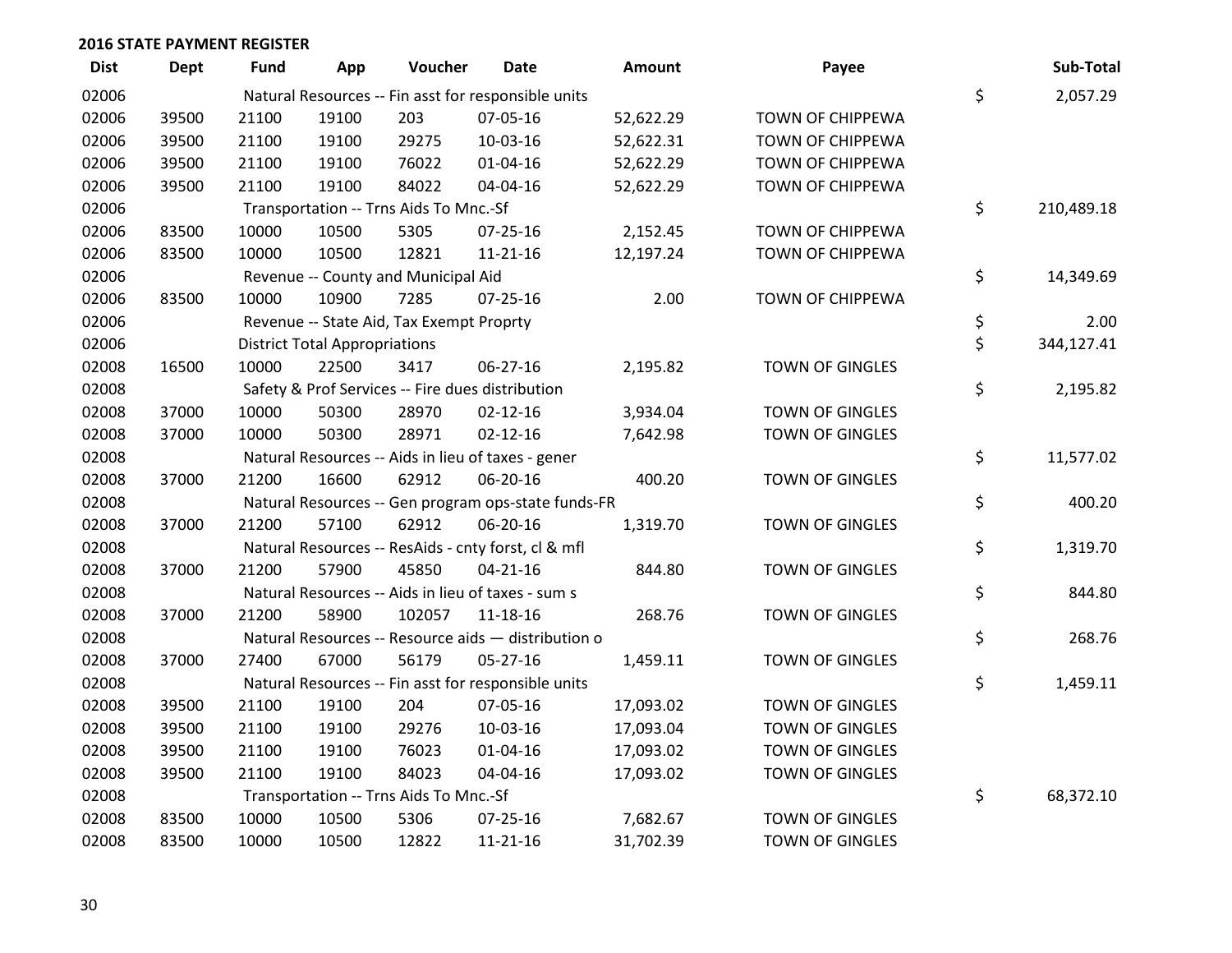| <b>Dist</b> | <b>Dept</b> | Fund  | App                                  | Voucher                                  | Date                                                | Amount     | Payee                  | Sub-Total        |
|-------------|-------------|-------|--------------------------------------|------------------------------------------|-----------------------------------------------------|------------|------------------------|------------------|
| 02008       |             |       |                                      | Revenue -- County and Municipal Aid      |                                                     |            |                        | \$<br>39,385.06  |
| 02008       | 83500       | 10000 | 10900                                | 7286                                     | $07 - 25 - 16$                                      | 34.00      | <b>TOWN OF GINGLES</b> |                  |
| 02008       |             |       |                                      | Revenue -- State Aid, Tax Exempt Proprty |                                                     |            |                        | \$<br>34.00      |
| 02008       | 83500       | 10000 | 11000                                | 12822                                    | $11 - 21 - 16$                                      | 11,789.30  | <b>TOWN OF GINGLES</b> |                  |
| 02008       |             |       |                                      | Revenue -- Public Utility Distribution   |                                                     |            |                        | \$<br>11,789.30  |
| 02008       | 83500       | 52100 | 36300                                | 2911                                     | 03-29-16                                            | 422.98     | TOWN OF GINGLES        |                  |
| 02008       |             |       |                                      | Revenue -- Lottery & Gaming Credit       |                                                     |            |                        | \$<br>422.98     |
| 02008       |             |       | <b>District Total Appropriations</b> |                                          |                                                     |            |                        | \$<br>138,068.85 |
| 02010       | 16500       | 10000 | 22500                                | 3418                                     | 06-27-16                                            | 1,670.10   | TOWN OF GORDON         |                  |
| 02010       |             |       |                                      |                                          | Safety & Prof Services -- Fire dues distribution    |            |                        | \$<br>1,670.10   |
| 02010       | 37000       | 10000 | 50300                                | 46445                                    | $04 - 21 - 16$                                      | 5.88       | TOWN OF GORDON         |                  |
| 02010       |             |       |                                      |                                          | Natural Resources -- Aids in lieu of taxes - gener  |            |                        | \$<br>5.88       |
| 02010       | 37000       | 21200 | 16600                                | 62913                                    | 06-20-16                                            | 513.78     | <b>TOWN OF GORDON</b>  |                  |
| 02010       |             |       |                                      |                                          | Natural Resources -- Gen program ops-state funds-FR |            |                        | \$<br>513.78     |
| 02010       | 37000       | 21200 | 57100                                | 62913                                    | 06-20-16                                            | 378.82     | TOWN OF GORDON         |                  |
| 02010       |             |       |                                      |                                          | Natural Resources -- ResAids - cnty forst, cl & mfl |            |                        | \$<br>378.82     |
| 02010       | 37000       | 21200 | 57900                                | 46444                                    | $04 - 21 - 16$                                      | 0.59       | <b>TOWN OF GORDON</b>  |                  |
| 02010       |             |       |                                      |                                          | Natural Resources -- Aids in lieu of taxes - sum s  |            |                        | \$<br>0.59       |
| 02010       | 37000       | 21200 | 58400                                | 48032                                    | 04-29-16                                            | 9,115.68   | TOWN OF GORDON         |                  |
| 02010       | 37000       | 21200 | 58400                                | 90520                                    | 09-14-16                                            | 118,204.03 | TOWN OF GORDON         |                  |
| 02010       |             |       |                                      |                                          | Natural Resources -- ResAids - pymt in lieu tax fed |            |                        | \$<br>127,319.71 |
| 02010       | 37000       | 21200 | 58900                                | 102058                                   | 11-18-16                                            | 153.89     | TOWN OF GORDON         |                  |
| 02010       |             |       |                                      |                                          | Natural Resources -- Resource aids - distribution o |            |                        | \$<br>153.89     |
| 02010       | 37000       | 27400 | 67000                                | 55494                                    | $05 - 27 - 16$                                      | 3,151.56   | TOWN OF GORDON         |                  |
| 02010       |             |       |                                      |                                          | Natural Resources -- Fin asst for responsible units |            |                        | \$<br>3,151.56   |
| 02010       | 39500       | 21100 | 19100                                | 205                                      | 07-05-16                                            | 48,447.59  | <b>TOWN OF GORDON</b>  |                  |
| 02010       | 39500       | 21100 | 19100                                | 29277                                    | 10-03-16                                            | 48,447.60  | TOWN OF GORDON         |                  |
| 02010       | 39500       | 21100 | 19100                                | 76024                                    | 01-04-16                                            | 48,447.59  | TOWN OF GORDON         |                  |
| 02010       | 39500       | 21100 | 19100                                | 84024                                    | 04-04-16                                            | 48,447.59  | TOWN OF GORDON         |                  |
| 02010       |             |       |                                      | Transportation -- Trns Aids To Mnc.-Sf   |                                                     |            |                        | \$<br>193,790.37 |
| 02010       | 83500       | 10000 | 10500                                | 5307                                     | $07 - 25 - 16$                                      | 790.69     | <b>TOWN OF GORDON</b>  |                  |
| 02010       | 83500       | 10000 | 10500                                | 12823                                    | $11 - 21 - 16$                                      | 4,479.22   | TOWN OF GORDON         |                  |
| 02010       |             |       |                                      | Revenue -- County and Municipal Aid      |                                                     |            |                        | \$<br>5,269.91   |
| 02010       | 83500       | 10000 | 10900                                | 7287                                     | 07-25-16                                            | 10.00      | <b>TOWN OF GORDON</b>  |                  |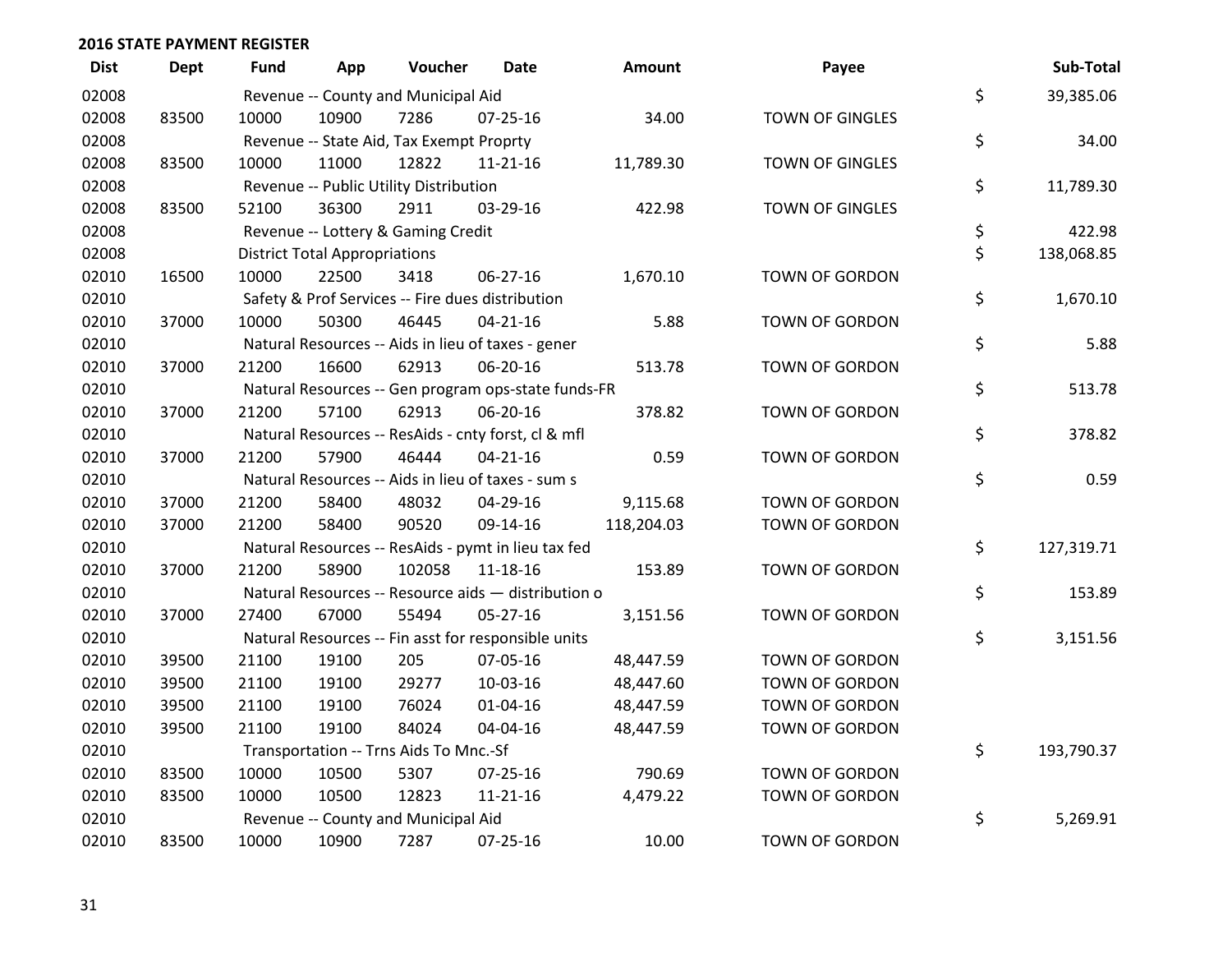| <b>Dist</b> | <b>Dept</b> | <b>Fund</b> | App                                  | Voucher                                  | <b>Date</b>                                         | <b>Amount</b> | Payee                 | Sub-Total        |
|-------------|-------------|-------------|--------------------------------------|------------------------------------------|-----------------------------------------------------|---------------|-----------------------|------------------|
| 02010       |             |             |                                      | Revenue -- State Aid, Tax Exempt Proprty |                                                     |               |                       | \$<br>10.00      |
| 02010       | 83500       | 10000       | 11000                                | 12823                                    | $11 - 21 - 16$                                      | 1.32          | TOWN OF GORDON        |                  |
| 02010       |             |             |                                      | Revenue -- Public Utility Distribution   |                                                     |               |                       | \$<br>1.32       |
| 02010       |             |             | <b>District Total Appropriations</b> |                                          |                                                     |               |                       | \$<br>332,265.93 |
| 02012       | 16500       | 10000       | 22500                                | 3419                                     | 06-27-16                                            | 1,224.05      | TOWN OF JACOBS        |                  |
| 02012       |             |             |                                      |                                          | Safety & Prof Services -- Fire dues distribution    |               |                       | \$<br>1,224.05   |
| 02012       | 37000       | 21200       | 16600                                | 61417                                    | 06-20-16                                            | 1,186.95      | TOWN OF JACOBS        |                  |
| 02012       |             |             |                                      |                                          | Natural Resources -- Gen program ops-state funds-FR |               |                       | \$<br>1,186.95   |
| 02012       | 37000       | 21200       | 57100                                | 61417                                    | 06-20-16                                            | 5,285.84      | <b>TOWN OF JACOBS</b> |                  |
| 02012       |             |             |                                      |                                          | Natural Resources -- ResAids - cnty forst, cl & mfl |               |                       | \$<br>5,285.84   |
| 02012       | 37000       | 21200       | 58400                                | 90518                                    | 09-14-16                                            | 25.95         | TOWN OF JACOBS        |                  |
| 02012       |             |             |                                      |                                          | Natural Resources -- ResAids - pymt in lieu tax fed |               |                       | \$<br>25.95      |
| 02012       | 37000       | 27400       | 67000                                | 55989                                    | $05 - 27 - 16$                                      | 6,019.61      | TOWN OF JACOBS        |                  |
| 02012       |             |             |                                      |                                          | Natural Resources -- Fin asst for responsible units |               |                       | \$<br>6,019.61   |
| 02012       | 39500       | 21100       | 19100                                | 206                                      | 07-05-16                                            | 36,107.29     | TOWN OF JACOBS        |                  |
| 02012       | 39500       | 21100       | 19100                                | 29278                                    | 10-03-16                                            | 36,107.31     | TOWN OF JACOBS        |                  |
| 02012       | 39500       | 21100       | 19100                                | 76025                                    | $01 - 04 - 16$                                      | 36,107.29     | <b>TOWN OF JACOBS</b> |                  |
| 02012       | 39500       | 21100       | 19100                                | 84025                                    | 04-04-16                                            | 36,107.29     | TOWN OF JACOBS        |                  |
| 02012       |             |             |                                      | Transportation -- Trns Aids To Mnc.-Sf   |                                                     |               |                       | \$<br>144,429.18 |
| 02012       | 83500       | 10000       | 10500                                | 5308                                     | $07 - 25 - 16$                                      | 21,485.51     | TOWN OF JACOBS        |                  |
| 02012       | 83500       | 10000       | 10500                                | 12824                                    | 11-21-16                                            | 121,513.71    | TOWN OF JACOBS        |                  |
| 02012       |             |             |                                      | Revenue -- County and Municipal Aid      |                                                     |               |                       | \$<br>142,999.22 |
| 02012       | 83500       | 10000       | 10900                                | 7288                                     | $07 - 25 - 16$                                      | 33.00         | TOWN OF JACOBS        |                  |
| 02012       |             |             |                                      | Revenue -- State Aid, Tax Exempt Proprty |                                                     |               |                       | \$<br>33.00      |
| 02012       | 83500       | 10000       | 11000                                | 12824                                    | 11-21-16                                            | 241.18        | TOWN OF JACOBS        |                  |
| 02012       |             |             |                                      | Revenue -- Public Utility Distribution   |                                                     |               |                       | \$<br>241.18     |
| 02012       |             |             | <b>District Total Appropriations</b> |                                          |                                                     |               |                       | \$<br>301,444.98 |
| 02014       | 16500       | 10000       | 22500                                | 3420                                     | 06-27-16                                            | 6,330.06      | TOWN OF LA POINTE     |                  |
| 02014       |             |             |                                      |                                          | Safety & Prof Services -- Fire dues distribution    |               |                       | \$<br>6,330.06   |
| 02014       | 37000       | 10000       | 50300                                | 29183                                    | $02 - 12 - 16$                                      | 16,372.65     | TOWN OF LA POINTE     |                  |
| 02014       | 37000       | 10000       | 50300                                | 46492                                    | $04 - 21 - 16$                                      | 1,816.53      | TOWN OF LA POINTE     |                  |
| 02014       |             |             |                                      |                                          | Natural Resources -- Aids in lieu of taxes - gener  |               |                       | \$<br>18,189.18  |
| 02014       | 37000       | 21200       | 16600                                | 62914                                    | 06-20-16                                            | 139.50        | TOWN OF LA POINTE     |                  |
| 02014       |             |             |                                      |                                          | Natural Resources -- Gen program ops-state funds-FR |               |                       | \$<br>139.50     |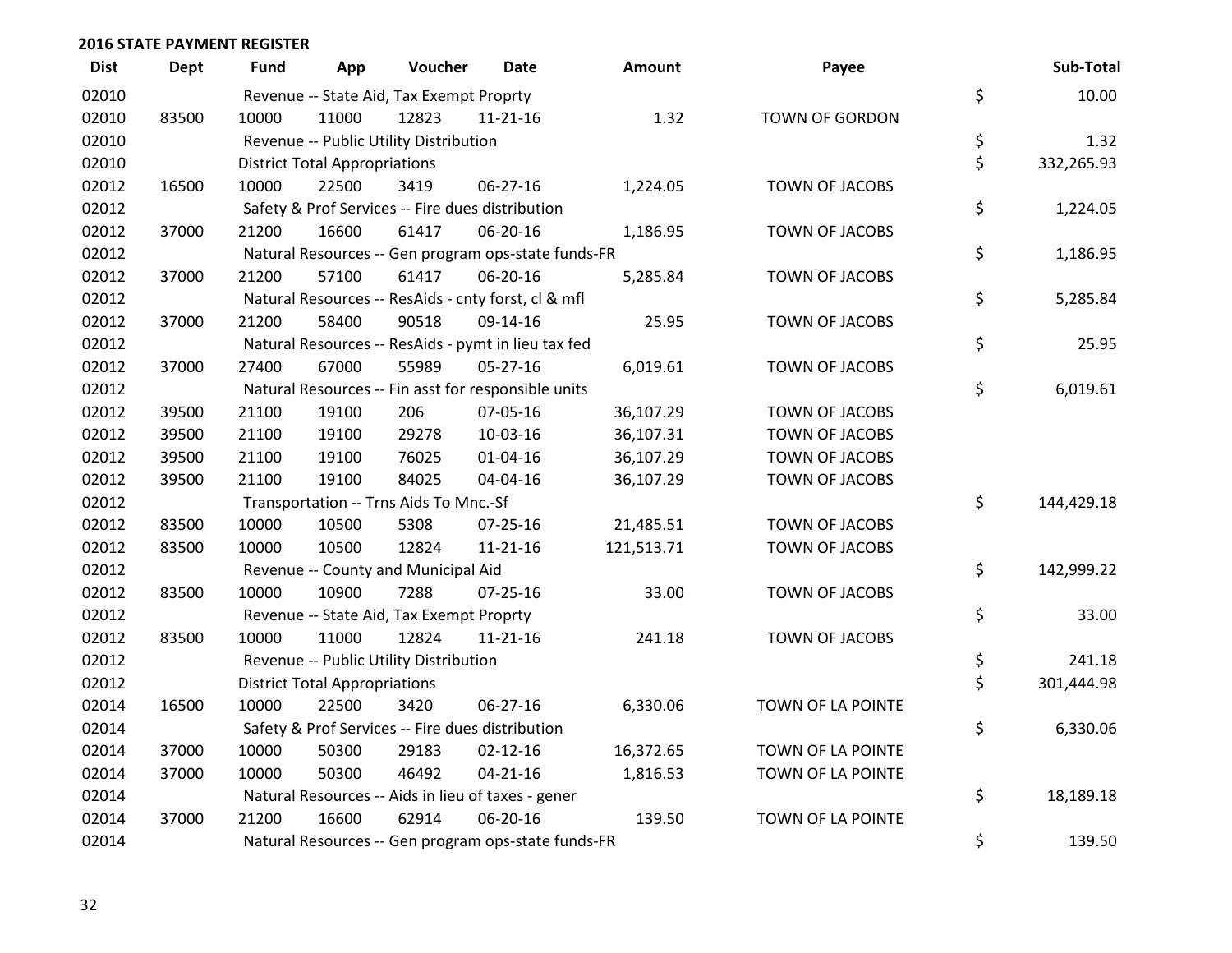| <b>Dist</b> | <b>Dept</b> | <b>Fund</b> | App                                  | Voucher                                             | <b>Date</b>    | Amount     | Payee                  | Sub-Total        |
|-------------|-------------|-------------|--------------------------------------|-----------------------------------------------------|----------------|------------|------------------------|------------------|
| 02014       | 37000       | 21200       | 57100                                | 62914                                               | 06-20-16       | 330.63     | TOWN OF LA POINTE      |                  |
| 02014       |             |             |                                      | Natural Resources -- ResAids - cnty forst, cl & mfl |                |            |                        | \$<br>330.63     |
| 02014       | 37000       | 21200       | 57900                                | 46491                                               | $04 - 21 - 16$ | 227.37     | TOWN OF LA POINTE      |                  |
| 02014       |             |             |                                      | Natural Resources -- Aids in lieu of taxes - sum s  |                |            |                        | \$<br>227.37     |
| 02014       | 37000       | 21200       | 58900                                | 102059                                              | 11-18-16       | 448.64     | TOWN OF LA POINTE      |                  |
| 02014       |             |             |                                      | Natural Resources -- Resource aids - distribution o |                |            |                        | \$<br>448.64     |
| 02014       | 37000       | 27400       | 67000                                | 56096                                               | $05 - 27 - 16$ | 8,354.15   | TOWN OF LA POINTE      |                  |
| 02014       |             |             |                                      | Natural Resources -- Fin asst for responsible units |                |            |                        | \$<br>8,354.15   |
| 02014       | 37000       | 36300       | <b>TA100</b>                         | 22708                                               | $01 - 21 - 16$ | 108,007.69 | TOWN OF LA POINTE      |                  |
| 02014       |             |             |                                      | Natural Resources -- LAND ACQUISITION               |                |            |                        | \$<br>108,007.69 |
| 02014       | 39500       | 21100       | 18500                                | 38604                                               | 10-19-16       | 4,000.00   | TOWN OF LA POINTE      |                  |
| 02014       |             |             |                                      | Transportation -- Hwy Sfty Loc Aid Ffd              |                |            |                        | \$<br>4,000.00   |
| 02014       | 39500       | 21100       | 19100                                | 207                                                 | 07-05-16       | 28,139.24  | TOWN OF LA POINTE      |                  |
| 02014       | 39500       | 21100       | 19100                                | 29279                                               | 10-03-16       | 28,139.26  | TOWN OF LA POINTE      |                  |
| 02014       |             |             |                                      | Transportation -- Trns Aids To Mnc.-Sf              |                |            |                        | \$<br>56,278.50  |
| 02014       | 39500       | 21100       | 18500                                | 83465                                               | 06-03-16       | 5,755.50   | TREAS TN LAPOINTE      |                  |
| 02014       |             |             |                                      | Transportation -- Hwy Sfty Loc Aid Ffd              |                |            |                        | \$<br>5,755.50   |
| 02014       | 39500       | 21100       | 19100                                | 76026                                               | $01 - 04 - 16$ | 28,139.24  | TOWN OF LA POINTE      |                  |
| 02014       | 39500       | 21100       | 19100                                | 84026                                               | 04-04-16       | 28,139.24  | TOWN OF LA POINTE      |                  |
| 02014       |             |             |                                      | Transportation -- Trns Aids To Mnc.-Sf              |                |            |                        | \$<br>56,278.48  |
| 02014       | 43500       | 10000       | 11900                                | 72476                                               | 09-02-16       | 4,969.41   | TOWN OF LA POINTE      |                  |
| 02014       |             |             |                                      | Health Services -- Emergency medical services, ai   |                |            |                        | \$<br>4,969.41   |
| 02014       | 83500       | 10000       | 10500                                | 5309                                                | $07 - 25 - 16$ | 18,289.74  | TOWN OF LA POINTE      |                  |
| 02014       | 83500       | 10000       | 10500                                | 12825                                               | $11 - 21 - 16$ | 3,669.37   | TOWN OF LA POINTE      |                  |
| 02014       |             |             |                                      | Revenue -- County and Municipal Aid                 |                |            |                        | \$<br>21,959.11  |
| 02014       | 83500       | 10000       | 10900                                | 7289                                                | $07 - 25 - 16$ | 80.00      | TOWN OF LA POINTE      |                  |
| 02014       |             |             |                                      | Revenue -- State Aid, Tax Exempt Proprty            |                |            |                        | \$<br>80.00      |
| 02014       | 83500       | 10000       | 50100                                | 2417                                                | $01-29-16$     | 3,666.97   | TOWN OF LA POINTE      |                  |
| 02014       |             |             |                                      | Revenue -- Payments for municipal svcs              |                |            |                        | \$<br>3,666.97   |
| 02014       |             |             | <b>District Total Appropriations</b> |                                                     |                |            |                        | \$<br>295,015.19 |
| 02016       | 16500       | 10000       | 22500                                | 3421                                                | 06-27-16       | 1,089.54   | TOWN OF MARENGO        |                  |
| 02016       |             |             |                                      | Safety & Prof Services -- Fire dues distribution    |                |            |                        | \$<br>1,089.54   |
| 02016       | 37000       | 21200       | 16600                                | 62915                                               | 06-20-16       | 157.08     | <b>TOWN OF MARENGO</b> |                  |
| 02016       |             |             |                                      | Natural Resources -- Gen program ops-state funds-FR |                |            |                        | \$<br>157.08     |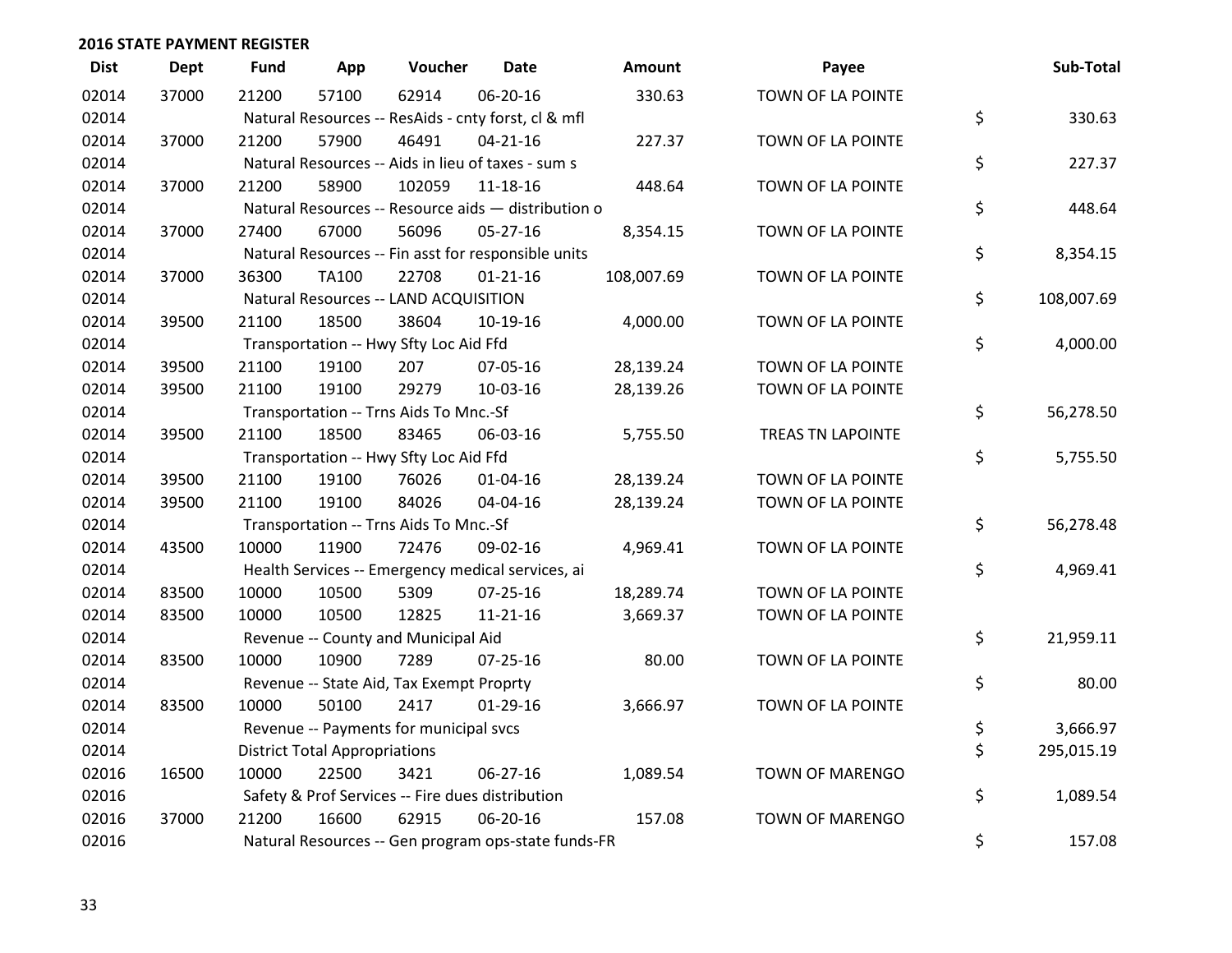| <b>Dist</b> | <b>Dept</b> | <b>Fund</b> | App                                  | Voucher                                  | <b>Date</b>                                         | Amount    | Payee                  | Sub-Total        |
|-------------|-------------|-------------|--------------------------------------|------------------------------------------|-----------------------------------------------------|-----------|------------------------|------------------|
| 02016       | 37000       | 21200       | 57100                                | 62915                                    | 06-20-16                                            | 290.20    | <b>TOWN OF MARENGO</b> |                  |
| 02016       |             |             |                                      |                                          | Natural Resources -- ResAids - cnty forst, cl & mfl |           |                        | \$<br>290.20     |
| 02016       | 37000       | 21200       | 58400                                | 48033                                    | 04-29-16                                            | 5,467.53  | <b>TOWN OF MARENGO</b> |                  |
| 02016       | 37000       | 21200       | 58400                                | 90521                                    | 09-14-16                                            | 70,895.96 | <b>TOWN OF MARENGO</b> |                  |
| 02016       |             |             |                                      |                                          | Natural Resources -- ResAids - pymt in lieu tax fed |           |                        | \$<br>76,363.49  |
| 02016       | 37000       | 27400       | 67000                                | 55571                                    | $05 - 27 - 16$                                      | 1,474.81  | TOWN OF MARENGO        |                  |
| 02016       |             |             |                                      |                                          | Natural Resources -- Fin asst for responsible units |           |                        | \$<br>1,474.81   |
| 02016       | 39500       | 21100       | 19100                                | 208                                      | 07-05-16                                            | 37,736.53 | <b>TOWN OF MARENGO</b> |                  |
| 02016       | 39500       | 21100       | 19100                                | 29280                                    | 10-03-16                                            | 37,736.53 | <b>TOWN OF MARENGO</b> |                  |
| 02016       | 39500       | 21100       | 19100                                | 76027                                    | 01-04-16                                            | 37,736.53 | TOWN OF MARENGO        |                  |
| 02016       | 39500       | 21100       | 19100                                | 84027                                    | 04-04-16                                            | 37,736.53 | TOWN OF MARENGO        |                  |
| 02016       |             |             |                                      | Transportation -- Trns Aids To Mnc.-Sf   |                                                     |           |                        | \$<br>150,946.12 |
| 02016       | 83500       | 10000       | 10500                                | 5310                                     | $07 - 25 - 16$                                      | 4,919.93  | <b>TOWN OF MARENGO</b> |                  |
| 02016       | 83500       | 10000       | 10500                                | 12826                                    | $11 - 21 - 16$                                      | 27,490.84 | TOWN OF MARENGO        |                  |
| 02016       |             |             |                                      | Revenue -- County and Municipal Aid      |                                                     |           |                        | \$<br>32,410.77  |
| 02016       | 83500       | 10000       | 10900                                | 7290                                     | $07 - 25 - 16$                                      | 6.00      | <b>TOWN OF MARENGO</b> |                  |
| 02016       |             |             |                                      | Revenue -- State Aid, Tax Exempt Proprty |                                                     |           |                        | \$<br>6.00       |
| 02016       | 83500       | 10000       | 11000                                | 12826                                    | $11 - 21 - 16$                                      | 391.36    | TOWN OF MARENGO        |                  |
| 02016       |             |             |                                      | Revenue -- Public Utility Distribution   |                                                     |           |                        | \$<br>391.36     |
| 02016       |             |             | <b>District Total Appropriations</b> |                                          |                                                     |           |                        | \$<br>263,129.37 |
| 02018       | 16500       | 10000       | 22500                                | 3422                                     | 06-27-16                                            | 1,537.41  | TOWN OF MORSE          |                  |
| 02018       |             |             |                                      |                                          | Safety & Prof Services -- Fire dues distribution    |           |                        | \$<br>1,537.41   |
| 02018       | 37000       | 10000       | 50300                                | 29317                                    | $02 - 12 - 16$                                      | 420.49    | <b>TOWN OF MORSE</b>   |                  |
| 02018       | 37000       | 10000       | 50300                                | 29318                                    | $02 - 12 - 16$                                      | 24,299.61 | TOWN OF MORSE          |                  |
| 02018       | 37000       | 10000       | 50300                                | 29319                                    | $02 - 12 - 16$                                      | 14,258.52 | TOWN OF MORSE          |                  |
| 02018       | 37000       | 10000       | 50300                                | 46921                                    | $04 - 21 - 16$                                      | 808.82    | TOWN OF MORSE          |                  |
| 02018       |             |             |                                      |                                          | Natural Resources -- Aids in lieu of taxes - gener  |           |                        | \$<br>39,787.44  |
| 02018       | 37000       | 21200       | 16600                                | 62916                                    | 06-20-16                                            | 1,308.12  | TOWN OF MORSE          |                  |
| 02018       |             |             |                                      |                                          | Natural Resources -- Gen program ops-state funds-FR |           |                        | \$<br>1,308.12   |
| 02018       | 37000       | 21200       | 57100                                | 62916                                    | 06-20-16                                            | 6,710.01  | TOWN OF MORSE          |                  |
| 02018       |             |             |                                      |                                          | Natural Resources -- ResAids - cnty forst, cl & mfl |           |                        | \$<br>6,710.01   |
| 02018       | 37000       | 21200       | 57900                                | 46922                                    | $04 - 21 - 16$                                      | 0.40      | TOWN OF MORSE          |                  |
| 02018       | 37000       | 21200       | 57900                                | 46923                                    | $04 - 21 - 16$                                      | 1,328.05  | <b>TOWN OF MORSE</b>   |                  |
| 02018       |             |             |                                      |                                          | Natural Resources -- Aids in lieu of taxes - sum s  |           |                        | \$<br>1,328.45   |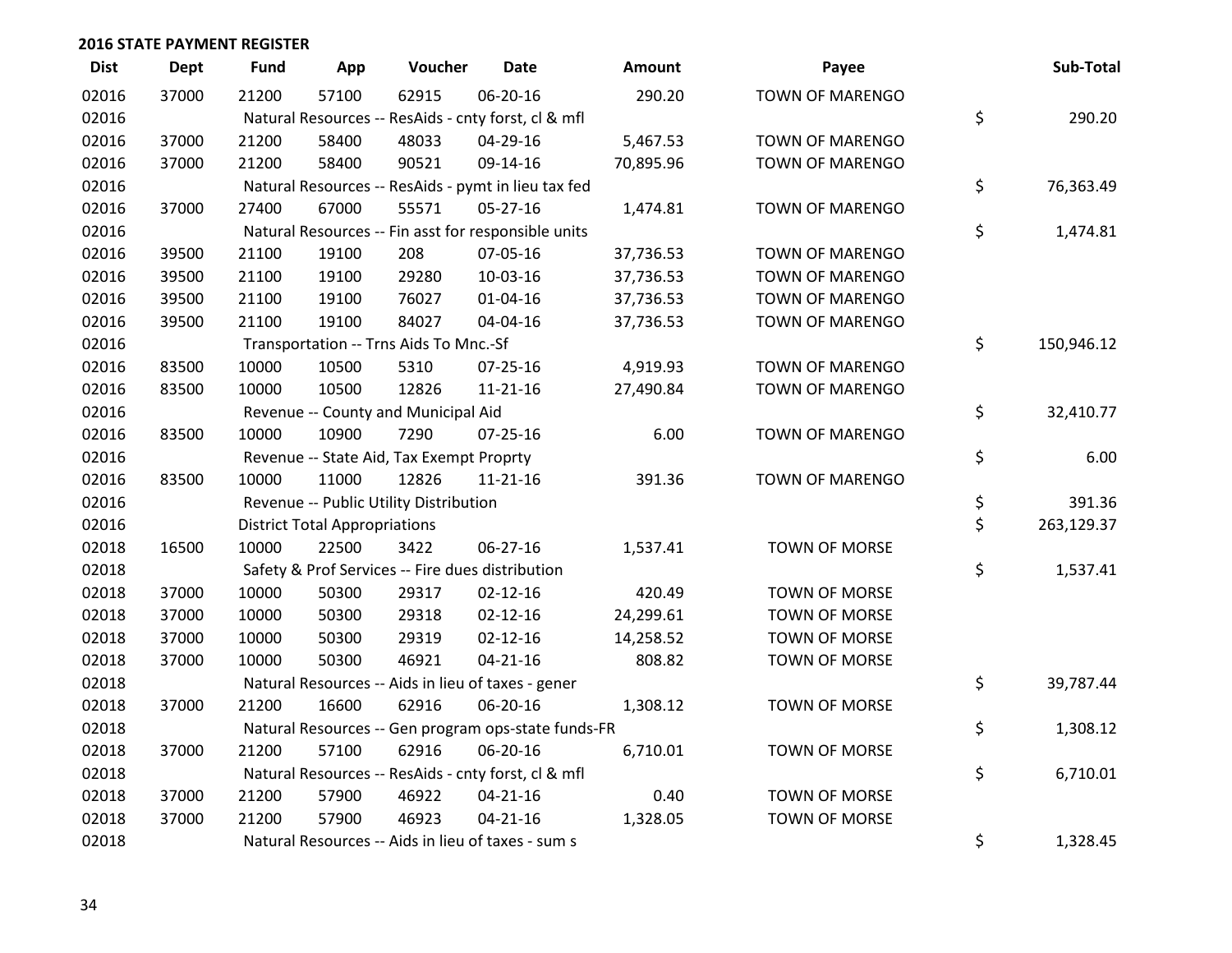| <b>Dist</b> | Dept  | <b>Fund</b> | App                                                 | Voucher                                           | <b>Date</b>                                         | Amount    | Payee                     | Sub-Total        |
|-------------|-------|-------------|-----------------------------------------------------|---------------------------------------------------|-----------------------------------------------------|-----------|---------------------------|------------------|
| 02018       | 37000 | 21200       | 58400                                               | 48035                                             | 04-29-16                                            | 1,776.16  | <b>TOWN OF MORSE</b>      |                  |
| 02018       | 37000 | 21200       | 58400                                               | 90522                                             | 09-14-16                                            | 23,027.44 | TOWN OF MORSE             |                  |
| 02018       |       |             |                                                     |                                                   | Natural Resources -- ResAids - pymt in lieu tax fed |           |                           | \$<br>24,803.60  |
| 02018       | 37000 | 21200       | 58900                                               | 102060                                            | 11-18-16                                            | 2,103.82  | TOWN OF MORSE             |                  |
| 02018       |       |             | Natural Resources -- Resource aids - distribution o | \$<br>2,103.82                                    |                                                     |           |                           |                  |
| 02018       | 39500 | 21100       | 19100                                               | 209                                               | 07-05-16                                            | 40,357.15 | TOWN OF MORSE             |                  |
| 02018       | 39500 | 21100       | 19100                                               | 29281                                             | 10-03-16                                            | 40,357.17 | <b>TOWN OF MORSE</b>      |                  |
| 02018       | 39500 | 21100       | 19100                                               | 76028                                             | $01 - 04 - 16$                                      | 40,357.15 | TOWN OF MORSE             |                  |
| 02018       | 39500 | 21100       | 19100                                               | 84028                                             | 04-04-16                                            | 40,357.15 | TOWN OF MORSE             |                  |
| 02018       |       |             |                                                     | Transportation -- Trns Aids To Mnc.-Sf            |                                                     |           |                           | \$<br>161,428.62 |
| 02018       | 46500 | 10000       | 30500                                               | 10456                                             | 06-01-16                                            | 12,099.25 | TOWN OF MORSE             |                  |
| 02018       |       |             |                                                     | Military Affairs -- Disaster recovery aid         |                                                     |           |                           | \$<br>12,099.25  |
| 02018       | 46500 | 10000       | 34200                                               | 10456                                             | 06-01-16                                            | 72,595.47 | <b>TOWN OF MORSE</b>      |                  |
| 02018       |       |             |                                                     | Military Affairs -- Federal aid, local assistance |                                                     |           |                           | \$<br>72,595.47  |
| 02018       | 83500 | 10000       | 10500                                               | 5311                                              | $07 - 25 - 16$                                      | 3,428.35  | <b>TOWN OF MORSE</b>      |                  |
| 02018       | 83500 | 10000       | 10500                                               | 12827                                             | $11 - 21 - 16$                                      | 19,406.19 | TOWN OF MORSE             |                  |
| 02018       |       |             |                                                     | Revenue -- County and Municipal Aid               |                                                     |           |                           | \$<br>22,834.54  |
| 02018       | 83500 | 10000       | 10900                                               | 7291                                              | $07 - 25 - 16$                                      | 2.00      | <b>TOWN OF MORSE</b>      |                  |
| 02018       |       |             |                                                     | Revenue -- State Aid, Tax Exempt Proprty          |                                                     |           |                           | \$<br>2.00       |
| 02018       | 83500 | 10000       | 11000                                               | 12827                                             | $11 - 21 - 16$                                      | 19.73     | TOWN OF MORSE             |                  |
| 02018       |       |             |                                                     | Revenue -- Public Utility Distribution            |                                                     |           |                           | \$<br>19.73      |
| 02018       | 83500 | 10000       | 50100                                               | 2418                                              | $01-29-16$                                          | 893.85    | <b>TOWN OF MORSE</b>      |                  |
| 02018       |       |             |                                                     | Revenue -- Payments for municipal svcs            |                                                     |           |                           | \$<br>893.85     |
| 02018       |       |             | <b>District Total Appropriations</b>                |                                                   |                                                     |           |                           | \$<br>347,452.31 |
| 02020       | 16500 | 10000       | 22500                                               | 3423                                              | 06-27-16                                            | 391.70    | TOWN OF PEEKSVILLE        |                  |
| 02020       |       |             |                                                     |                                                   | Safety & Prof Services -- Fire dues distribution    |           |                           | \$<br>391.70     |
| 02020       | 37000 | 21200       | 16600                                               | 62917                                             | 06-20-16                                            | 1,061.39  | TOWN OF PEEKSVILLE        |                  |
| 02020       |       |             |                                                     |                                                   | Natural Resources -- Gen program ops-state funds-FR |           |                           | \$<br>1,061.39   |
| 02020       | 37000 | 21200       | 57100                                               | 62917                                             | 06-20-16                                            | 3,059.25  | TOWN OF PEEKSVILLE        |                  |
| 02020       |       |             |                                                     |                                                   | Natural Resources -- ResAids - cnty forst, cl & mfl |           |                           | \$<br>3,059.25   |
| 02020       | 37000 | 21200       | 58900                                               | 102061                                            | 11-18-16                                            | 393.06    | TOWN OF PEEKSVILLE        |                  |
| 02020       |       |             |                                                     |                                                   | Natural Resources -- Resource aids - distribution o |           |                           | \$<br>393.06     |
| 02020       | 37000 | 27400       | 67000                                               | 56183                                             | $05 - 27 - 16$                                      | 859.45    | <b>TOWN OF PEEKSVILLE</b> |                  |
| 02020       |       |             |                                                     |                                                   | Natural Resources -- Fin asst for responsible units |           |                           | \$<br>859.45     |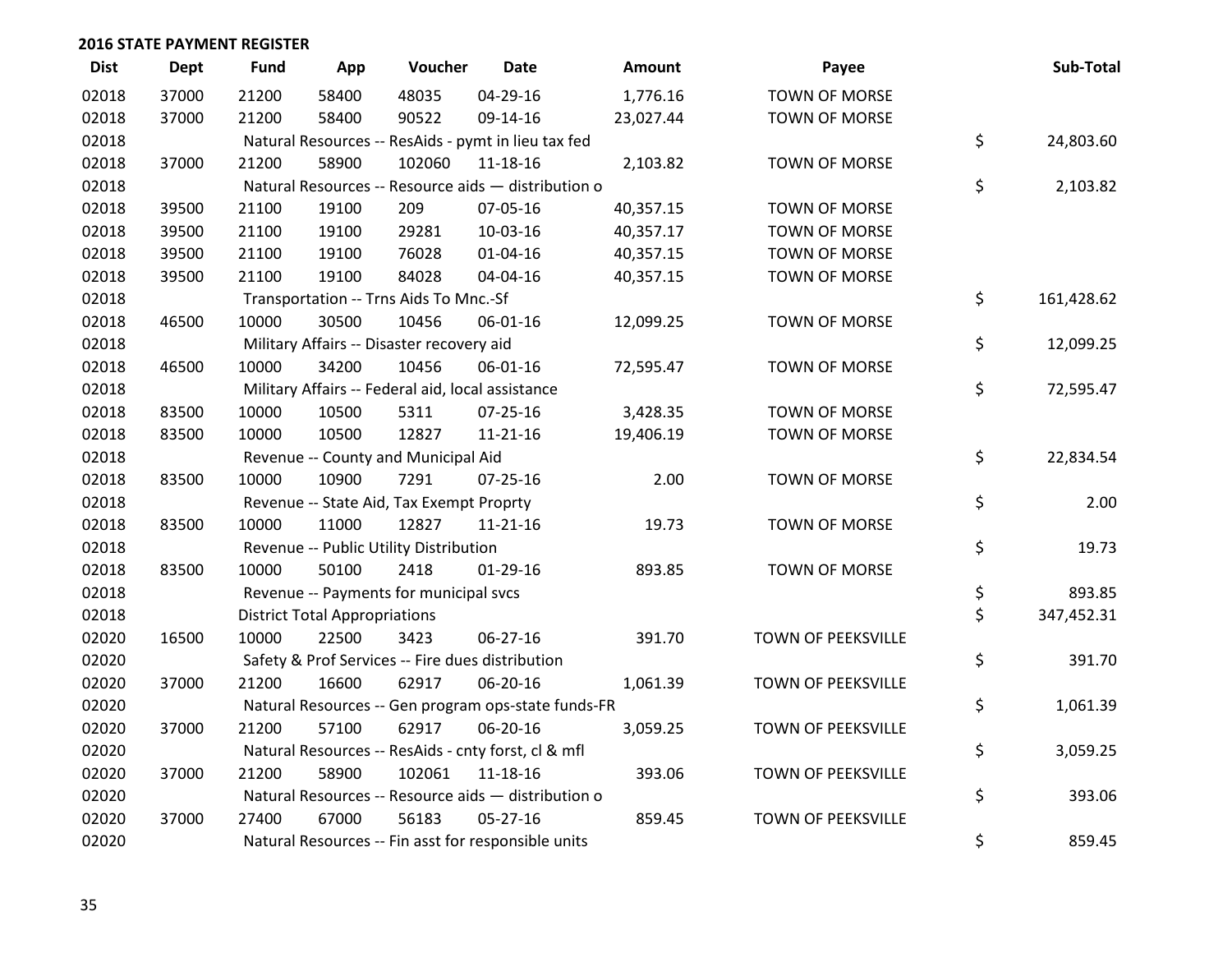| <b>Dist</b> | Dept  | <b>Fund</b> | App                                                 | Voucher                                | <b>Date</b>                                         | <b>Amount</b> | Payee                     |    | Sub-Total  |  |  |
|-------------|-------|-------------|-----------------------------------------------------|----------------------------------------|-----------------------------------------------------|---------------|---------------------------|----|------------|--|--|
| 02020       | 39500 | 21100       | 19100                                               | 210                                    | 07-05-16                                            | 21,898.89     | <b>TOWN OF PEEKSVILLE</b> |    |            |  |  |
| 02020       | 39500 | 21100       | 19100                                               | 29282                                  | 10-03-16                                            | 21,898.89     | TOWN OF PEEKSVILLE        |    |            |  |  |
| 02020       | 39500 | 21100       | 19100                                               | 76029                                  | $01 - 04 - 16$                                      | 21,898.89     | <b>TOWN OF PEEKSVILLE</b> |    |            |  |  |
| 02020       | 39500 | 21100       | 19100                                               | 84029                                  | 04-04-16                                            | 21,898.89     | TOWN OF PEEKSVILLE        |    |            |  |  |
| 02020       |       |             |                                                     | Transportation -- Trns Aids To Mnc.-Sf |                                                     |               |                           | \$ | 87,595.56  |  |  |
| 02020       | 83500 | 10000       | 10500                                               | 5312                                   | $07 - 25 - 16$                                      | 2,264.41      | <b>TOWN OF PEEKSVILLE</b> |    |            |  |  |
| 02020       | 83500 | 10000       | 10500                                               | 12828                                  | $11 - 21 - 16$                                      | 12,831.65     | <b>TOWN OF PEEKSVILLE</b> |    |            |  |  |
| 02020       |       |             | Revenue -- County and Municipal Aid                 |                                        |                                                     |               |                           |    |            |  |  |
| 02020       | 83500 | 10000       | 10900                                               | 7292                                   | $07 - 25 - 16$                                      | 1.00          | TOWN OF PEEKSVILLE        |    |            |  |  |
| 02020       |       |             | Revenue -- State Aid, Tax Exempt Proprty            |                                        |                                                     |               |                           |    |            |  |  |
| 02020       |       |             | <b>District Total Appropriations</b>                |                                        |                                                     |               |                           |    |            |  |  |
| 02022       | 37000 | 21200       | 16600                                               | 62918                                  | 06-20-16                                            | 88.28         | <b>TOWN OF SANBORN</b>    |    |            |  |  |
| 02022       |       |             |                                                     |                                        | Natural Resources -- Gen program ops-state funds-FR |               |                           | \$ | 88.28      |  |  |
| 02022       | 37000 | 21200       | 57100                                               | 62918                                  | 06-20-16                                            | 2,944.43      | <b>TOWN OF SANBORN</b>    |    |            |  |  |
| 02022       |       |             |                                                     |                                        | Natural Resources -- ResAids - cnty forst, cl & mfl |               |                           | \$ | 2,944.43   |  |  |
| 02022       | 37000 | 21200       | 57900                                               | 45331                                  | $04 - 21 - 16$                                      | 60.20         | <b>TOWN OF SANBORN</b>    |    |            |  |  |
| 02022       |       |             |                                                     |                                        | Natural Resources -- Aids in lieu of taxes - sum s  |               |                           | \$ | 60.20      |  |  |
| 02022       | 39500 | 21100       | 19100                                               | 211                                    | 07-05-16                                            | 26,748.79     | <b>TOWN OF SANBORN</b>    |    |            |  |  |
| 02022       | 39500 | 21100       | 19100                                               | 29283                                  | 10-03-16                                            | 26,748.81     | <b>TOWN OF SANBORN</b>    |    |            |  |  |
| 02022       | 39500 | 21100       | 19100                                               | 76030                                  | $01 - 04 - 16$                                      | 26,748.79     | <b>TOWN OF SANBORN</b>    |    |            |  |  |
| 02022       | 39500 | 21100       | 19100                                               | 84030                                  | 04-04-16                                            | 26,748.79     | <b>TOWN OF SANBORN</b>    |    |            |  |  |
| 02022       |       |             |                                                     | Transportation -- Trns Aids To Mnc.-Sf |                                                     |               |                           | \$ | 106,995.18 |  |  |
| 02022       | 83500 | 10000       | 10500                                               | 5313                                   | $07 - 25 - 16$                                      | 14,528.45     | <b>TOWN OF SANBORN</b>    |    |            |  |  |
| 02022       | 83500 | 10000       | 10500                                               | 12829                                  | $11 - 21 - 16$                                      | 82,327.17     | <b>TOWN OF SANBORN</b>    |    |            |  |  |
| 02022       |       |             |                                                     | Revenue -- County and Municipal Aid    |                                                     |               |                           | \$ | 96,855.62  |  |  |
| 02022       | 83500 | 10000       | 11000                                               | 12829                                  | $11 - 21 - 16$                                      | 1.06          | <b>TOWN OF SANBORN</b>    |    |            |  |  |
| 02022       |       |             |                                                     | Revenue -- Public Utility Distribution |                                                     |               |                           | \$ | 1.06       |  |  |
| 02022       |       |             | <b>District Total Appropriations</b>                |                                        |                                                     |               |                           | \$ | 206,944.77 |  |  |
| 02024       | 16500 | 10000       | 22500                                               | 3424                                   | 06-27-16                                            | 560.39        | TOWN OF SHANAGOLDEN       |    |            |  |  |
| 02024       |       |             |                                                     |                                        | Safety & Prof Services -- Fire dues distribution    |               |                           | \$ | 560.39     |  |  |
| 02024       | 37000 | 21200       | 16600                                               | 62919                                  | 06-20-16                                            | 734.47        | TOWN OF SHANAGOLDEN       |    |            |  |  |
| 02024       |       |             |                                                     |                                        | Natural Resources -- Gen program ops-state funds-FR |               |                           | \$ | 734.47     |  |  |
| 02024       | 37000 | 21200       | 57100                                               | 62919                                  | 06-20-16                                            | 667.04        | TOWN OF SHANAGOLDEN       |    |            |  |  |
| 02024       |       |             | Natural Resources -- ResAids - cnty forst, cl & mfl | \$                                     | 667.04                                              |               |                           |    |            |  |  |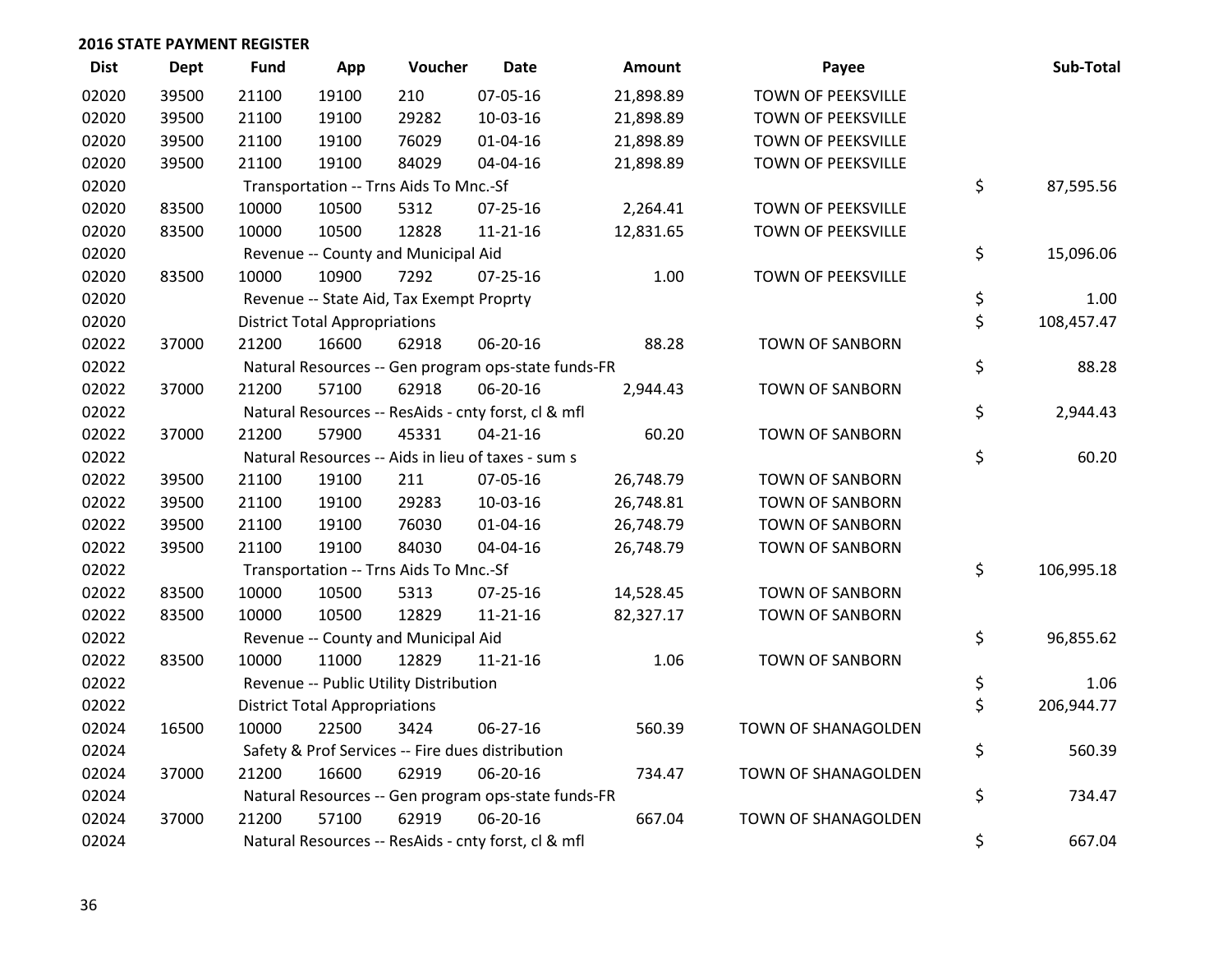| <b>Dist</b> | Dept  | <b>Fund</b> | App                                  | Voucher                                  | <b>Date</b>                                         | Amount     | Payee               | Sub-Total        |
|-------------|-------|-------------|--------------------------------------|------------------------------------------|-----------------------------------------------------|------------|---------------------|------------------|
| 02024       | 37000 | 21200       | 58400                                | 48037                                    | 05-20-16                                            | 7,920.18   | TOWN OF SHANAGOLDEN |                  |
| 02024       | 37000 | 21200       | 58400                                | 90523                                    | 09-14-16                                            | 102,701.07 | TOWN OF SHANAGOLDEN |                  |
| 02024       |       |             |                                      |                                          | Natural Resources -- ResAids - pymt in lieu tax fed |            |                     | \$<br>110,621.25 |
| 02024       | 37000 | 21200       | 58900                                | 102062                                   | 11-18-16                                            | 1,740.57   | TOWN OF SHANAGOLDEN |                  |
| 02024       |       |             |                                      |                                          | Natural Resources -- Resource aids - distribution o |            |                     | \$<br>1,740.57   |
| 02024       | 39500 | 21100       | 19100                                | 212                                      | 07-05-16                                            | 34,866.50  | TOWN OF SHANAGOLDEN |                  |
| 02024       | 39500 | 21100       | 19100                                | 29284                                    | 10-03-16                                            | 34,866.52  | TOWN OF SHANAGOLDEN |                  |
| 02024       | 39500 | 21100       | 19100                                | 76031                                    | $01 - 04 - 16$                                      | 34,866.50  | TOWN OF SHANAGOLDEN |                  |
| 02024       | 39500 | 21100       | 19100                                | 84031                                    | 04-04-16                                            | 34,866.50  | TOWN OF SHANAGOLDEN |                  |
| 02024       |       |             |                                      | Transportation -- Trns Aids To Mnc.-Sf   |                                                     |            |                     | \$<br>139,466.02 |
| 02024       | 83500 | 10000       | 10500                                | 5314                                     | $07 - 25 - 16$                                      | 668.22     | TOWN OF SHANAGOLDEN |                  |
| 02024       | 83500 | 10000       | 10500                                | 12830                                    | $11 - 21 - 16$                                      | 3,786.61   | TOWN OF SHANAGOLDEN |                  |
| 02024       |       |             |                                      | Revenue -- County and Municipal Aid      |                                                     |            |                     | \$<br>4,454.83   |
| 02024       | 83500 | 10000       | 10900                                | 7293                                     | $07 - 25 - 16$                                      | 1.00       | TOWN OF SHANAGOLDEN |                  |
| 02024       |       |             |                                      | Revenue -- State Aid, Tax Exempt Proprty |                                                     |            |                     | \$<br>1.00       |
| 02024       |       |             | <b>District Total Appropriations</b> |                                          |                                                     |            |                     | \$<br>258,245.57 |
| 02026       | 16500 | 10000       | 22500                                | 3425                                     | 06-27-16                                            | 1,764.22   | TOWN OF WHITE RIVER |                  |
| 02026       |       |             |                                      |                                          | Safety & Prof Services -- Fire dues distribution    |            |                     | \$<br>1,764.22   |
| 02026       | 37000 | 10000       | 50300                                | 28869                                    | $02 - 12 - 16$                                      | 1,212.29   | TOWN OF WHITE RIVER |                  |
| 02026       |       |             |                                      |                                          | Natural Resources -- Aids in lieu of taxes - gener  |            |                     | \$<br>1,212.29   |
| 02026       | 37000 | 21200       | 16600                                | 62920                                    | 06-20-16                                            | 704.69     | TOWN OF WHITE RIVER |                  |
| 02026       |       |             |                                      |                                          | Natural Resources -- Gen program ops-state funds-FR |            |                     | \$<br>704.69     |
| 02026       | 37000 | 21200       | 57100                                | 62920                                    | 06-20-16                                            | 699.80     | TOWN OF WHITE RIVER |                  |
| 02026       |       |             |                                      |                                          | Natural Resources -- ResAids - cnty forst, cl & mfl |            |                     | \$<br>699.80     |
| 02026       | 37000 | 21200       | 58900                                | 102063                                   | 11-18-16                                            | 701.44     | TOWN OF WHITE RIVER |                  |
| 02026       |       |             |                                      |                                          | Natural Resources -- Resource aids - distribution o |            |                     | \$<br>701.44     |
| 02026       | 37000 | 27400       | 67000                                | 56037                                    | 05-27-16                                            | 3,176.20   | TOWN OF WHITE RIVER |                  |
| 02026       |       |             |                                      |                                          | Natural Resources -- Fin asst for responsible units |            |                     | \$<br>3,176.20   |
| 02026       | 39500 | 21100       | 17400                                | 52166                                    | 11-16-16                                            | 1,967.82   | TOWN OF WHITE RIVER |                  |
| 02026       |       |             |                                      | Transportation -- Disastr Damag Aid Sf   |                                                     |            |                     | \$<br>1,967.82   |
| 02026       | 39500 | 21100       | 19100                                | 213                                      | 07-05-16                                            | 31,081.23  | TOWN OF WHITE RIVER |                  |
| 02026       | 39500 | 21100       | 19100                                | 29285                                    | 10-03-16                                            | 31,081.23  | TOWN OF WHITE RIVER |                  |
| 02026       | 39500 | 21100       | 19100                                | 76032                                    | $01 - 04 - 16$                                      | 31,081.23  | TOWN OF WHITE RIVER |                  |
| 02026       | 39500 | 21100       | 19100                                | 84032                                    | 04-04-16                                            | 31,081.23  | TOWN OF WHITE RIVER |                  |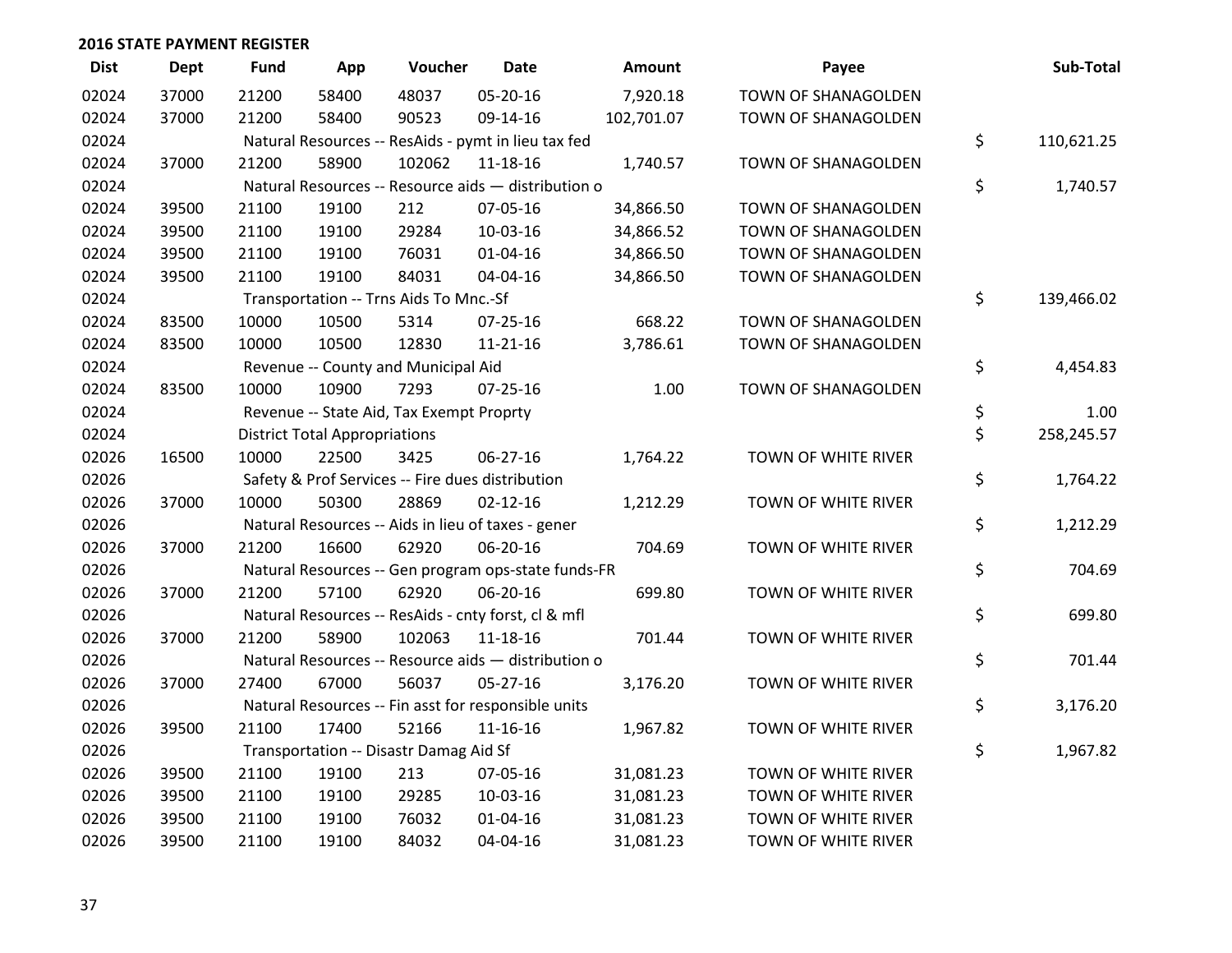| <b>Dist</b> | <b>Dept</b> | <b>Fund</b> | App                                                 | Voucher                                  | <b>Date</b>                                         | Amount     | Payee                       |    | Sub-Total  |  |
|-------------|-------------|-------------|-----------------------------------------------------|------------------------------------------|-----------------------------------------------------|------------|-----------------------------|----|------------|--|
| 02026       |             |             |                                                     | Transportation -- Trns Aids To Mnc.-Sf   |                                                     |            |                             | \$ | 124,324.92 |  |
| 02026       | 83500       | 10000       | 10500                                               | 5315                                     | $07 - 25 - 16$                                      | 8,031.49   | TOWN OF WHITE RIVER         |    |            |  |
| 02026       | 83500       | 10000       | 10500                                               | 12831                                    | $11 - 21 - 16$                                      | 44,145.73  | TOWN OF WHITE RIVER         |    |            |  |
| 02026       |             |             |                                                     | Revenue -- County and Municipal Aid      |                                                     |            |                             | \$ | 52,177.22  |  |
| 02026       | 83500       | 10000       | 10900                                               | 7294                                     | $07 - 25 - 16$                                      | 232.00     | TOWN OF WHITE RIVER         |    |            |  |
| 02026       |             |             |                                                     | Revenue -- State Aid, Tax Exempt Proprty |                                                     |            |                             | \$ | 232.00     |  |
| 02026       | 83500       | 10000       | 11000                                               | 12831                                    | $11 - 21 - 16$                                      | 1,650.60   | TOWN OF WHITE RIVER         |    |            |  |
| 02026       |             |             |                                                     | Revenue -- Public Utility Distribution   |                                                     |            |                             | \$ | 1,650.60   |  |
| 02026       |             |             | <b>District Total Appropriations</b>                |                                          |                                                     |            |                             |    |            |  |
| 02106       | 16500       | 10000       | 22500                                               | 3426                                     | 06-27-16                                            | 722.90     | VILLAGE OF BUTTERNUT        |    |            |  |
| 02106       |             |             |                                                     |                                          | Safety & Prof Services -- Fire dues distribution    |            |                             | \$ | 722.90     |  |
| 02106       | 37000       | 21200       | 57100                                               | 62921                                    | 06-20-16                                            | 6.85       | <b>VILLAGE OF BUTTERNUT</b> |    |            |  |
| 02106       |             |             |                                                     |                                          | Natural Resources -- ResAids - cnty forst, cl & mfl |            |                             | \$ | 6.85       |  |
| 02106       | 37000       | 21200       | 58700                                               | 19563                                    | $01 - 11 - 16$                                      | 5,000.00   | VILLAGE OF BUTTERNUT        |    |            |  |
| 02106       |             |             |                                                     |                                          | Natural Resources -- ResAids - urban forestry grant |            |                             | \$ | 5,000.00   |  |
| 02106       | 37000       | 27400       | 67000                                               | 55862                                    | 05-27-16                                            | 867.71     | <b>VILLAGE OF BUTTERNUT</b> |    |            |  |
| 02106       |             |             |                                                     |                                          | Natural Resources -- Fin asst for responsible units |            |                             | \$ | 867.71     |  |
| 02106       | 39500       | 21100       | 19100                                               | 214                                      | 07-05-16                                            | 3,721.00   | VILLAGE OF BUTTERNUT        |    |            |  |
| 02106       | 39500       | 21100       | 19100                                               | 29286                                    | 10-03-16                                            | 3,721.01   | <b>VILLAGE OF BUTTERNUT</b> |    |            |  |
| 02106       | 39500       | 21100       | 19100                                               | 76033                                    | $01 - 04 - 16$                                      | 3,721.00   | <b>VILLAGE OF BUTTERNUT</b> |    |            |  |
| 02106       | 39500       | 21100       | 19100                                               | 84033                                    | 04-04-16                                            | 3,721.00   | <b>VILLAGE OF BUTTERNUT</b> |    |            |  |
| 02106       |             |             |                                                     | Transportation -- Trns Aids To Mnc.-Sf   |                                                     |            |                             | \$ | 14,884.01  |  |
| 02106       | 83500       | 10000       | 10500                                               | 5316                                     | $07 - 25 - 16$                                      | 21,467.95  | <b>VILLAGE OF BUTTERNUT</b> |    |            |  |
| 02106       | 83500       | 10000       | 10500                                               | 12832                                    | $11 - 21 - 16$                                      | 117,757.39 | <b>VILLAGE OF BUTTERNUT</b> |    |            |  |
| 02106       |             |             |                                                     | Revenue -- County and Municipal Aid      |                                                     |            |                             | \$ | 139,225.34 |  |
| 02106       | 83500       | 10000       | 10900                                               | 7295                                     | $07 - 25 - 16$                                      | 105.00     | VILLAGE OF BUTTERNUT        |    |            |  |
| 02106       |             |             |                                                     | Revenue -- State Aid, Tax Exempt Proprty |                                                     |            |                             | \$ | 105.00     |  |
| 02106       | 83500       | 10000       | 11000                                               | 12832                                    | $11 - 21 - 16$                                      | 148.94     | <b>VILLAGE OF BUTTERNUT</b> |    |            |  |
| 02106       |             |             |                                                     | Revenue -- Public Utility Distribution   |                                                     |            |                             | \$ | 148.94     |  |
| 02106       |             |             | <b>District Total Appropriations</b>                |                                          |                                                     |            |                             | \$ | 160,960.75 |  |
| 02201       | 16500       | 10000       | 22500                                               | 3427                                     | 06-27-16                                            | 17,703.22  | <b>CITY OF ASHLAND</b>      |    |            |  |
| 02201       |             |             |                                                     |                                          | Safety & Prof Services -- Fire dues distribution    |            |                             | \$ | 17,703.22  |  |
| 02201       | 37000       | 21200       | 16600                                               | 62922                                    | 06-20-16                                            | 21.81      | <b>CITY OF ASHLAND</b>      |    |            |  |
| 02201       |             |             | Natural Resources -- Gen program ops-state funds-FR | \$                                       | 21.81                                               |            |                             |    |            |  |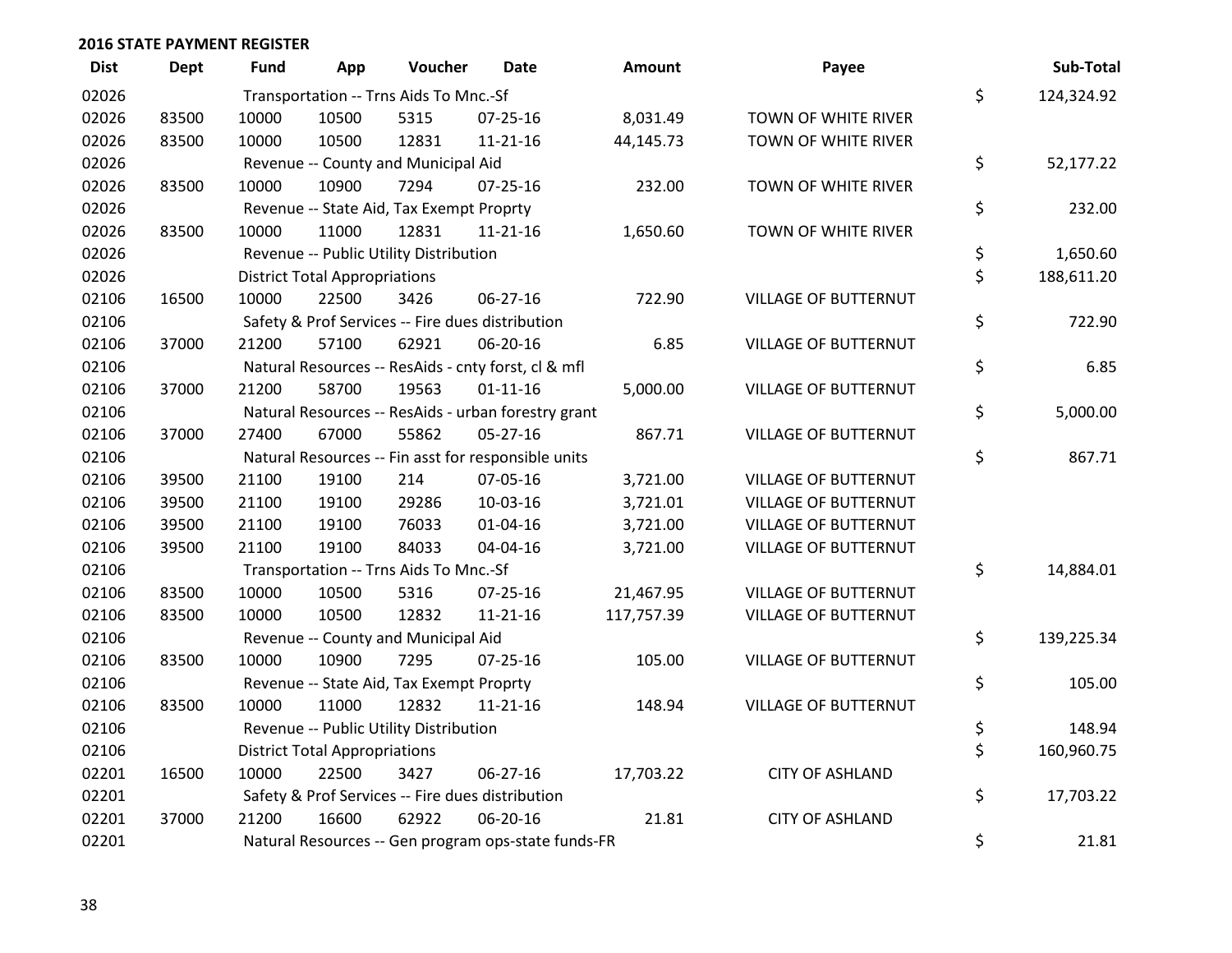| <b>Dist</b> | <b>Dept</b> | <b>Fund</b>                                     | App                           | Voucher                                             | <b>Date</b>    | Amount       | Payee                  |    | Sub-Total    |
|-------------|-------------|-------------------------------------------------|-------------------------------|-----------------------------------------------------|----------------|--------------|------------------------|----|--------------|
| 02201       | 37000       | 21200                                           | 57100                         | 62922                                               | 06-20-16       | 9.80         | <b>CITY OF ASHLAND</b> |    |              |
| 02201       |             |                                                 |                               | Natural Resources -- ResAids - cnty forst, cl & mfl |                |              |                        | \$ | 9.80         |
| 02201       | 37000       | 21200                                           | 58300                         | 52024                                               | 05-17-16       | 1,133.38     | <b>CITY OF ASHLAND</b> |    |              |
| 02201       |             |                                                 |                               | Natural Resources -- Rec & resource aids, fed       |                |              |                        | \$ | 1,133.38     |
| 02201       | 37000       | 27400                                           | 67000                         | 55440                                               | $05 - 27 - 16$ | 53,569.57    | <b>CITY OF ASHLAND</b> |    |              |
| 02201       |             |                                                 |                               | Natural Resources -- Fin asst for responsible units |                |              |                        | \$ | 53,569.57    |
| 02201       | 39500       | 21100                                           | 16200                         | 2034                                                | 07-05-16       | 21,529.58    | <b>CITY OF ASHLAND</b> |    |              |
| 02201       | 39500       | 21100                                           | 16200                         | 29136                                               | 10-03-16       | 21,529.60    | <b>CITY OF ASHLAND</b> |    |              |
| 02201       |             |                                                 |                               | Transportation -- Conn Hwy Aids St Fds              |                |              |                        | \$ | 43,059.18    |
| 02201       | 39500       | 21100                                           | 19100                         | 215                                                 | 07-05-16       | 125,257.16   | <b>CITY OF ASHLAND</b> |    |              |
| 02201       | 39500       | 21100                                           | 19100                         | 29287                                               | 10-03-16       | 125,257.18   | <b>CITY OF ASHLAND</b> |    |              |
| 02201       |             |                                                 |                               | Transportation -- Trns Aids To Mnc.-Sf              |                |              |                        | \$ | 250,514.34   |
| 02201       | 39500       | 21100                                           | 16200                         | 78001                                               | 01-04-16       | 21,529.58    | <b>CITY OF ASHLAND</b> |    |              |
| 02201       | 39500       | 21100                                           | 16200                         | 82001                                               | 04-04-16       | 21,529.58    | <b>CITY OF ASHLAND</b> |    |              |
| 02201       |             |                                                 |                               | Transportation -- Conn Hwy Aids St Fds              |                |              |                        | \$ | 43,059.16    |
| 02201       | 39500       | 21100                                           | 18500                         | 83885                                               | 06-08-16       | 4,000.00     | <b>CITY OF ASHLAND</b> |    |              |
| 02201       |             |                                                 |                               | Transportation -- Hwy Sfty Loc Aid Ffd              |                |              |                        | \$ | 4,000.00     |
| 02201       | 39500       | 21100                                           | 19100                         | 76034                                               | $01 - 04 - 16$ | 125,257.16   | <b>CITY OF ASHLAND</b> |    |              |
| 02201       | 39500       | 21100                                           | 19100                         | 84034                                               | 04-04-16       | 125,257.16   | <b>CITY OF ASHLAND</b> |    |              |
| 02201       |             |                                                 |                               | Transportation -- Trns Aids To Mnc.-Sf              |                |              |                        | \$ | 250,514.32   |
| 02201       | 43500       | 10000                                           | 11900                         | 72494                                               | 09-02-16       | 6,383.35     | <b>CITY OF ASHLAND</b> |    |              |
| 02201       |             |                                                 |                               | Health Services -- Emergency medical services, ai   |                |              |                        | \$ | 6,383.35     |
| 02201       | 45500       | 10000                                           | 23100                         | 20702                                               | 12-16-16       | 2,400.00     | <b>CITY OF ASHLAND</b> |    |              |
| 02201       |             |                                                 |                               | Justice -- Law enforcement train, local             |                |              |                        | \$ | 2,400.00     |
| 02201       | 50500       | 10000                                           | 14200                         | 9964                                                | 02-05-16       | 11,022.83    | <b>CITY OF ASHLAND</b> |    |              |
| 02201       | 50500       | 10000                                           | 14200                         | 15754                                               | $04 - 14 - 16$ | 61,529.00    | <b>CITY OF ASHLAND</b> |    |              |
| 02201       | 50500       | 10000                                           | 14200                         | 15755                                               | 04-14-16       | 27,900.00    | <b>CITY OF ASHLAND</b> |    |              |
| 02201       |             |                                                 | Administration -- Federal aid |                                                     |                |              |                        | \$ | 100,451.83   |
| 02201       | 50500       | 10000                                           | 74300                         | 28260                                               | 09-09-16       | 308,990.86   | <b>CITY OF ASHLAND</b> |    |              |
| 02201       |             | Administration -- Federal aid, local assistance |                               |                                                     |                |              |                        |    | 308,990.86   |
| 02201       | 83500       | 10000                                           | 10500                         | 5317                                                | 07-25-16       | 699,280.72   | <b>CITY OF ASHLAND</b> |    |              |
| 02201       | 83500       | 10000                                           | 10500                         | 12833                                               | 11-21-16       | 2,971,678.29 | <b>CITY OF ASHLAND</b> |    |              |
| 02201       |             |                                                 |                               | Revenue -- County and Municipal Aid                 |                |              |                        | \$ | 3,670,959.01 |
| 02201       | 83500       | 10000                                           | 10900                         | 7296                                                | $07 - 25 - 16$ | 22,196.00    | <b>CITY OF ASHLAND</b> |    |              |